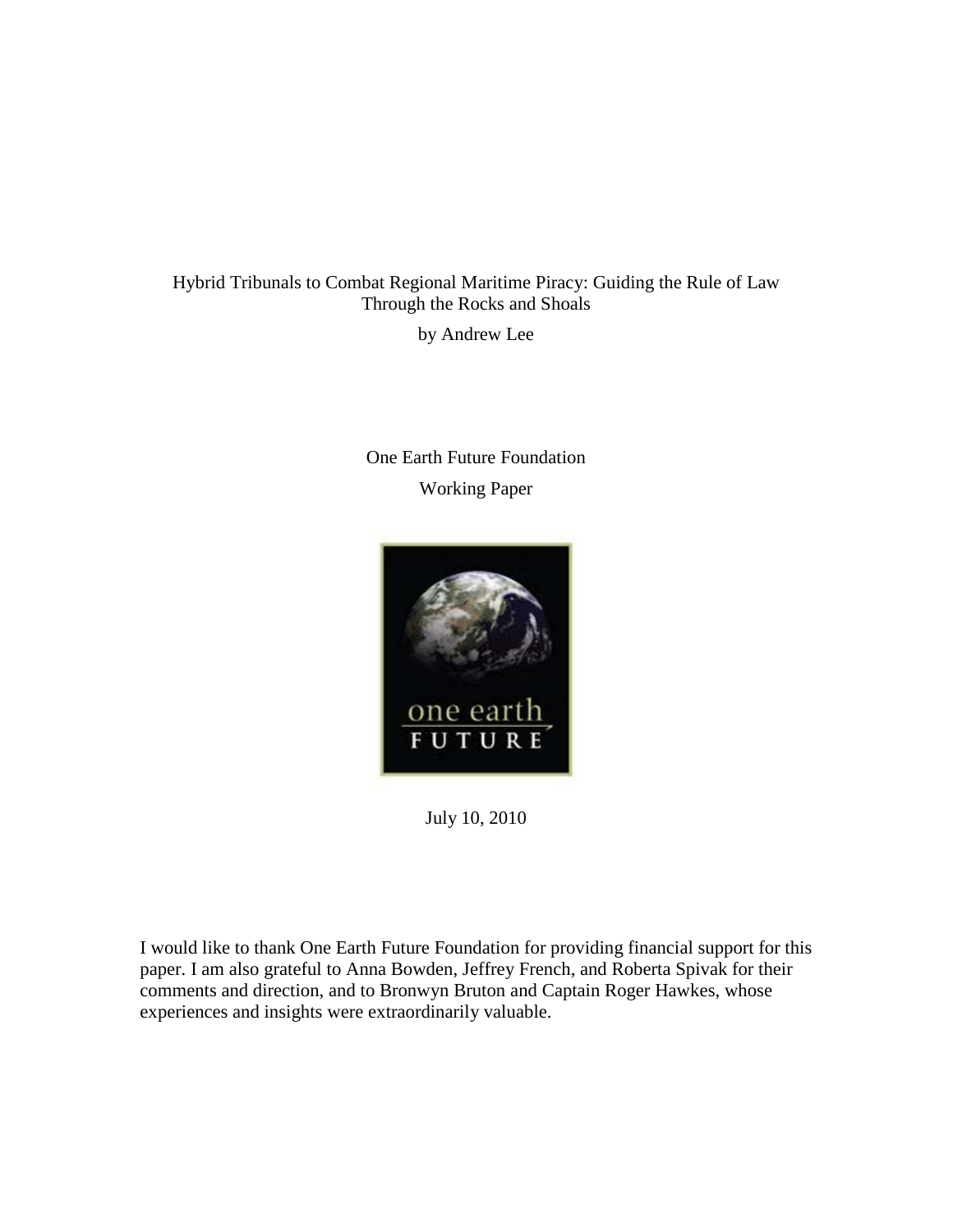### **Abstract**

Maritime piracy continues to afflict the modern world. Basing their operations in places like Somalia, modern pirates have been able to launch attacks on ships traveling some of the world's most trafficked waterways. The international community has created an interim prosecution regime that allows domestic courts in the region, notably those in Kenya, to try suspected pirates who are captured in international waters by cooperating navies.

Although domestic prosecutions in nations like Kenya are preferable to "catch and release" strategies that allow pirates to walk away from naval custody after being disarmed, such prosecutions come with their own problems. These prosecuting states tend to be developing nations, with relatively weak judicial institutions and penal infrastructures, and, in some cases, a history of corrupt government. They may suffer from a lack of resources not easily solved through foreign investment or intervention. On the other end of the spectrum, a supranational tribunal would face practical problems in trying pirates, and would potentially deprive nations within piracy-afflicted regions of the chance to contribute to and gain from international efforts to solve the problem. Hybrid tribunals offer a solution that would preserve the benefits of domestic and global tribunals, while minimizing their respective flaws

A lasting solution to the problem continues to elude the world, but legal measures should be taken now to ensure that captured pirates are punished, and that would-be pirates are deterred. As a mixture of domestic and global judicial mechanisms, hybrid tribunals may offer an effective means of prosecuting suspected pirates, one that provides the benefits of both approaches, while minimizing their flaws.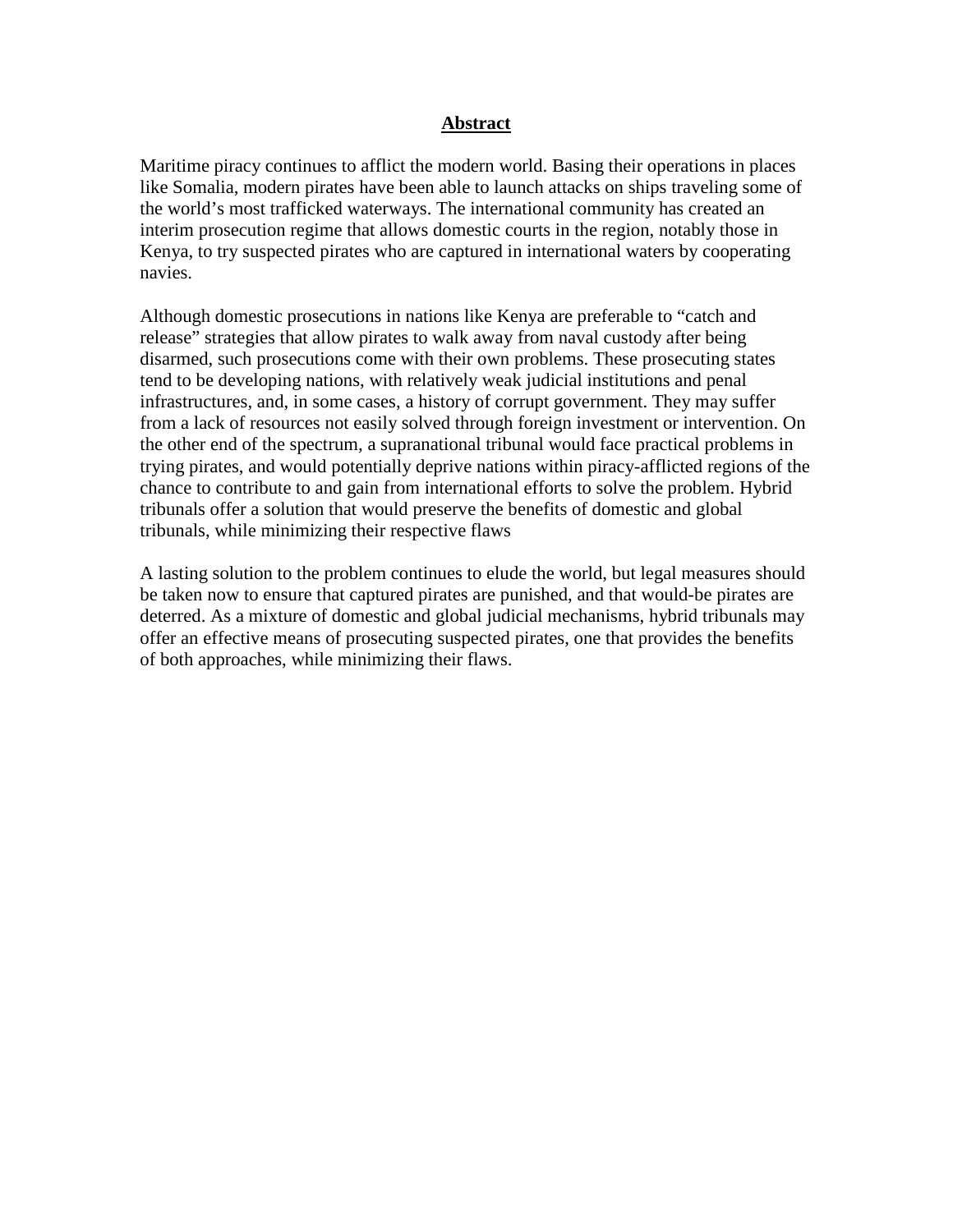## **Contents**

| A. Defining Regional Tribunals                                                  |
|---------------------------------------------------------------------------------|
| <b>B.</b> Existing Regional Tribunals                                           |
| C. Regionalization vs. Harmonization                                            |
| III: The Shortcomings of Domestic and Supranational Tribunals as Forums for the |
| A. Domestic Tribunals                                                           |
| <b>B.</b> Global Tribunals                                                      |
|                                                                                 |
| A. Legitimacy                                                                   |
| B. Ordinary Criminals in Extraordinary Circumstances                            |
| C. Regional Solutions for Regional Problems                                     |
| D. A Spectrum of Regional Solutions                                             |
| E. Benefits and Shortcomings of Regional Tribunals                              |
| F. Moving Forward to a Lasting Solution                                         |
|                                                                                 |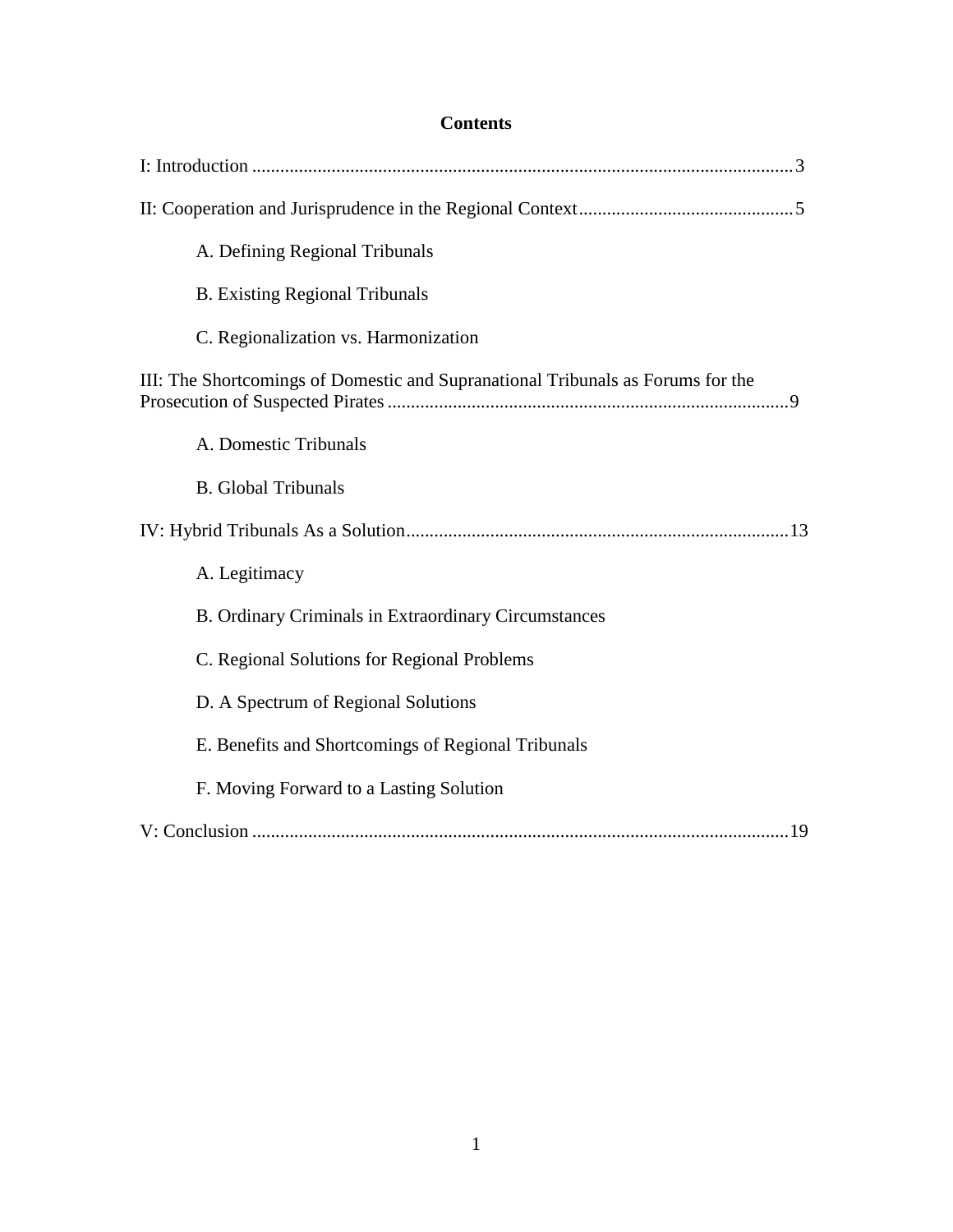## **List of Acronyms**

- ICC International Criminal Court
- RECAAP Regional Cooperation Agreement on Combating Piracy and Armed Robbery against Ships in Asia
- UNODC United Nations Office on Drugs and Crime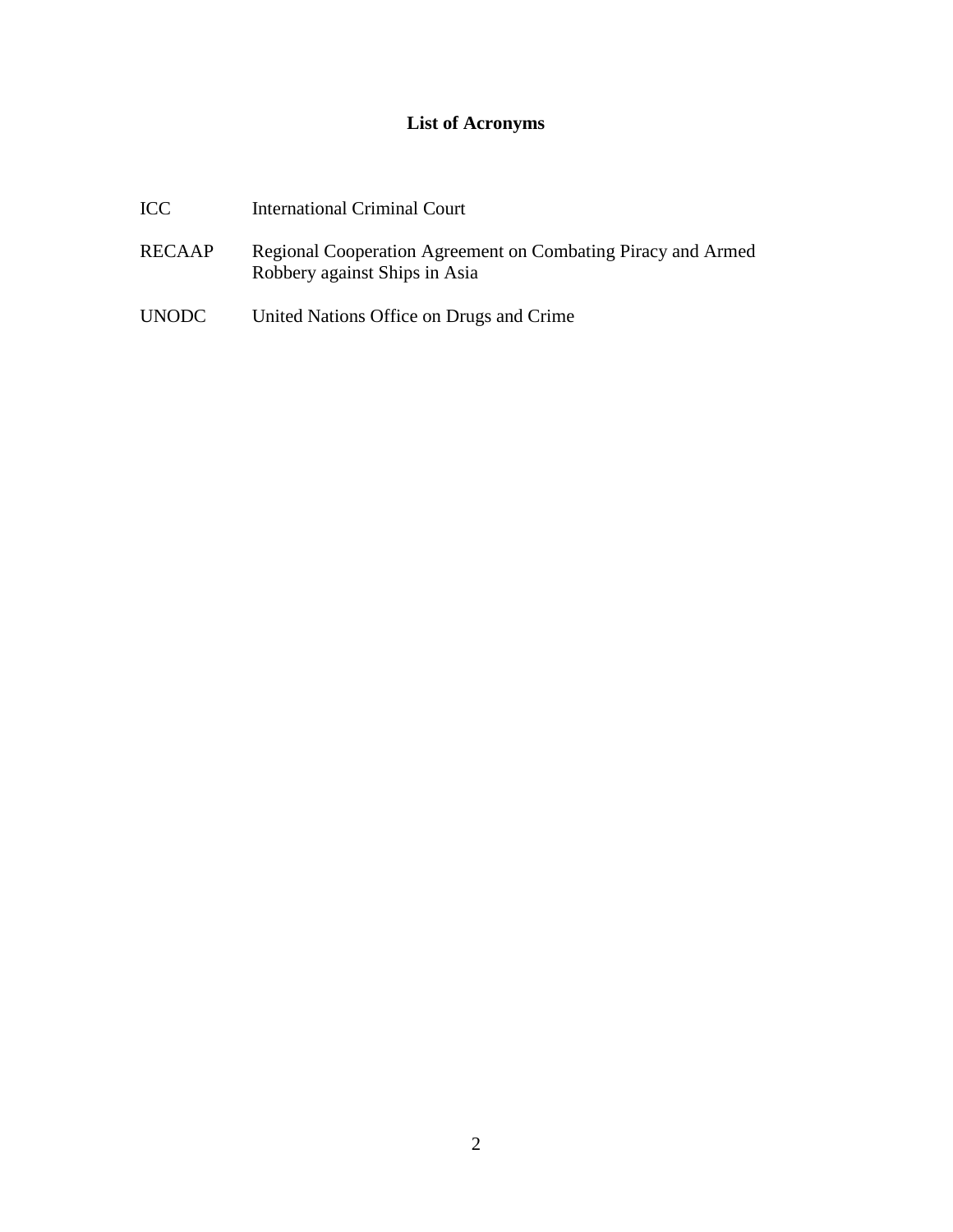#### **I. Introduction**

Maritime piracy has evolved tremendously from its ancient origins. Modern pirates may have lost the romantic appeal of yore, but they have gained technology and advanced weapons that allow them to continue to plague seafarers.<sup>[1](#page-0-0)</sup> Although piracy is a more limited problem today than in the past, it continues to impose substantial costs on the shipping industry, as well as threatening the lives and well-being of seafarers.<sup>[2](#page-4-0)</sup> Piracy may also serve as an indicator of land-based troubles, as modern pirates are often poor and desperate individuals from failed or troubled states.<sup>[3](#page-4-1)</sup> Schooners have been replaced with small motorboats, and cannons have given way to black-market machine guns and the occasional rocket-propelled grenade.<sup>[4](#page-4-2)</sup> The world's major states have given up the practice of commissioning privateers,<sup>[5](#page-4-3)</sup> but contemporary pirates have found a different sort of shelter in countries such as Somalia, where weak and unstable governments are unable to take effective action against them.<sup>[6](#page-4-4)</sup>

The response to piracy has evolved as well. Innovations on this front include international, coordinated naval fleets and multinational agreements increasing cooperation and coordination between national anti-piracy institutions. Military deterrence and other pre-attack strategies have largely forced piracy into a niche of "hot spots" along major shipping routes, and in the vicinity of failed states like Somalia, where pirates set up shop. $\frac{7}{7}$  $\frac{7}{7}$  $\frac{7}{7}$ 

Legal work, specifically the prosecution of captured pirates, has not played as large a role in anti-piracy efforts as it could. This problem has not gone unnoticed, and the United Nations Office on Drugs and Crime (UNODC) has advocated the adoption of strong

<span id="page-4-6"></span><sup>&</sup>lt;sup>1</sup> Audrey Gillan, *Guns, Grenades and GPS: The Brutal Reality of Somalia's Hi-Tech Pirates*, GUARDIAN (London), June 12, 2007, http://www.guardian.co.uk/world/2007/jun/12/audreygillan.international.  $^{2}$  Donna J. Nincic, *Maritime Piracy: Implications for Maritime Energy Security*, J. ENERGY SEC., Feb. 19, 2009, http://www.ensec.org/index.php?option=com\_content&view=article&id=180:maritime-piracy-

<span id="page-4-1"></span><span id="page-4-0"></span>implications-for-maritime-energy-security&catid=92:issuecontent&Itemid=341. <sup>3</sup> *See* Sarah Percy & Anja Shortland, *The Business of Piracy in Somalia* 26 (DIW Berlin, Discussion Paper No. 1033, 2010) (finding a statistical correlation between low rainfalls, which indicate poor harvests, with rises in pirate attacks in the Somali Basin), *available at* http://ideas.repec.org/p/diw/diwwpp/dp1033.html. Though Somalia is possibly the paradigmatic failed state, poverty and marginalization may still lead to piratical activity in better-governed countries. *See* ADAM J. YOUNG, CONTEMPORARY MARITIME PIRACY IN SOUTHEAST ASIA: HISTORY, CAUSES, AND REMEDIES (2007) (arguing that the marginalization of maritime peoples in Southeast Asian countries contributes to the appeal of piracy).

<span id="page-4-2"></span><sup>&</sup>lt;sup>4</sup> In addition to providing better armaments and tracking technology to pirates, technology has also made cargo vessels easier to capture – automation has decreased the number of crew needed to run a large ship. Gillan, *supra* note 1.<br><sup>5</sup> Paris Declaration Respecting Maritime Law, Apr. 16, 1856, *available at* 

<span id="page-4-4"></span><span id="page-4-3"></span>http://avalon.law.yale.edu/19th\_century/decparis.asp.<br><sup>6</sup> At least some Somali pirates perceive a strong Somali government as being the only long-term means to end piracy. NIGEL CAWTHORNE, PIRATES OF THE 21ST CENTURY 150 (2009) (quoting from interviews with active pirates). Although one might reasonably believe that any increase in governance would lead to declines in piracy, a recent study argues that, along the spectrum of governmental stability, between the poles of very high and very low stability, there is a zone where piracy may actually flourish. Percy &

<span id="page-4-5"></span>Shortland, *supra* note 3, at 35–36. WATERS OFF THE COAST OF SOMALIA (2009), *available at* <sup>7</sup> INT'L MARITIME ORG., PIRACY IN WATERS OFF THE COAST OF SOMALIA (2009), *available at* http://www.imo.org/TCD/mainframe.asp?topic\_id=1178.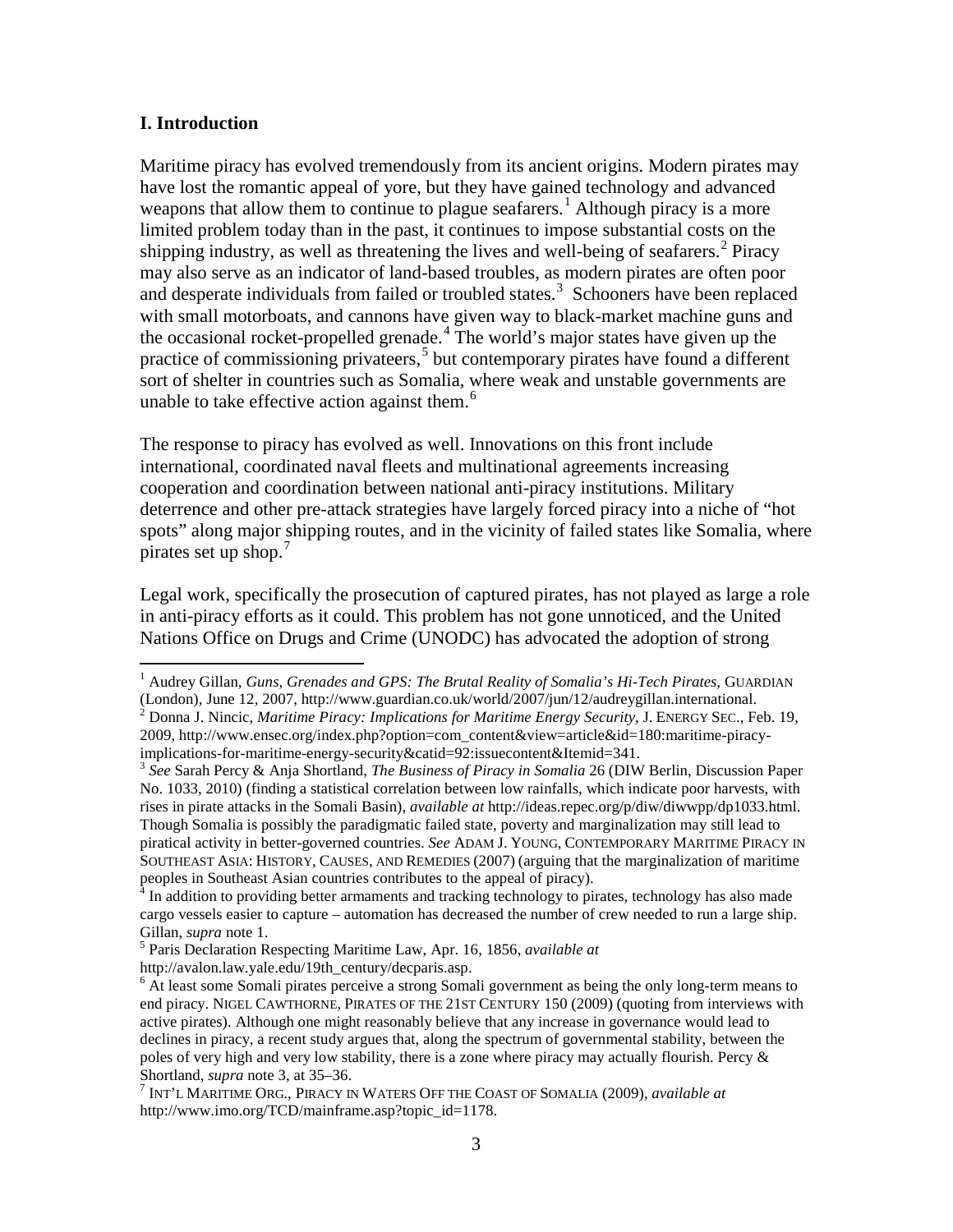domestic antipiracy laws. It has also provided financial and technical assistance to those countries agreeing to take a role in the prosecution of captured pirates.<sup>[8](#page-4-6)</sup> Though most developed nations continue to avoid prosecuting pirates themselves, [9](#page-5-0) some have entered into agreements with East African nations.<sup>[10](#page-5-1)</sup> These agreements execute what are essentially prisoner transfer arrangements, allowing naval forces to deposit captured pirates for prosecution in nations like Kenya, which have enacted anti-piracy laws, and have agreed to serve as a prosecution forum.

Despite the participation of domestic courts in the East African region, the prosecution of captured pirates remains an unresolved problem. The United Nations Security Council recently passed Resolution 1918, calling for a report on global and regional options to prosecute and imprison pirates operating from Somalia,<sup>[11](#page-5-2)</sup> in addition to calling for states to criminalize piracy in their domestic laws.<sup>[12](#page-5-3)</sup> Current prosecution arrangements between Western nations and Kenya rely upon the concept of universal jurisdiction over piracy, which allows any nation to prosecute any pirate, regardless of any connections that may or may not exist between the accused pirate, the capturing state, the victim, and the prosecuting state.[13](#page-5-4) Resolution 1918 also requests a consideration of hybrid courts, regional tribunals, and an international tribunal as potential solutions.<sup>[14](#page-5-5)</sup>

Though political and military actions are necessary parts of any attempt to eradicate maritime piracy, the law must also play a key role. A cooperative legal response is necessary due to the international significance of piratical attacks and the inability of pirates' home states to enforce anti-piracy laws or to prosecute offenders.

http://english.peopledaily.com.cn/90001/90777/90855/7083003.html.<br><sup>11</sup> S.C. Res. 1918, ¶ 21, U.N. Doc. S/RES/1918 (Apr. 27, 2010).

<span id="page-5-6"></span><span id="page-5-5"></span><sup>14</sup> S.C. Res. 1918, *supra* note 11, at ¶ 21.

 <sup>8</sup> UNODC and Piracy, http://www.unodc.org/easternafrica/en/piracy/index.html?ref=menuside (last visited Sept. 20, 2010).

<span id="page-5-0"></span> $9$  There have been a few exceptions; the United States, the Netherlands, and France have extradited suspected Somali pirates who were charged with attacking those nations citizens. Xan Rice, *Russia Frees Captured Somali Pirates*, GUARDIAN (London), May 7, 2010,

<span id="page-5-1"></span> $heta$ <sup>10</sup> A recent article lists the European Union, the United States, Canada, Denmark, Australia, and Britain as being parties to memoranda of understanding with Kenya. *EU Pledges More Support to Kenya for Piracy Trials*, PEOPLE'S DAILY (China), July 28, 2010,

<span id="page-5-4"></span><span id="page-5-3"></span><span id="page-5-2"></span><sup>12</sup> *Id.* ¶ 19.<br><sup>12</sup> *Id.* ¶ 19.<br><sup>13</sup> *See* The Secretary-General, *Report of the Secretary-General on Possible Options to Further the Aim of Prosecuting and Imprisoning Persons Responsible for Acts of Piracy and Armed Robbery at Sea off the Coast of Somalia, Including, in Particular, Options for Creating Special Domestic Chambers Possibly with International Components, a Regional Tribunal or an International Tribunal and Corresponding Imprisonment Arrangements, Taking into Account the Work of the Contact Group on Piracy off the Coast of Somalia, the Existing Practice in Establishing International and Mixed Tribunals, and the Time and Resources Necessary to Achieve and Sustain Substantive Results*, ¶ 15, *delivered to the Security Council*, U.N. Doc. S/2010/394 (July 26, 2010) [hereinafter *Report of the Secretary-General on Prosecuting Somali Pirates*]. This is subject, of course, to individual states' recognition and implementation of universal jurisdiction in their own laws. There is also some current dispute as to whether universal jurisdiction is a legitimate part of customary international law. *See* Michael Beck Pemberton, *A Beacon in Uncharted Waters: The International Tribunal for the Law of the Sea as a High Court of Piracy* (One Earth Future Foundation, Working Paper, 2010).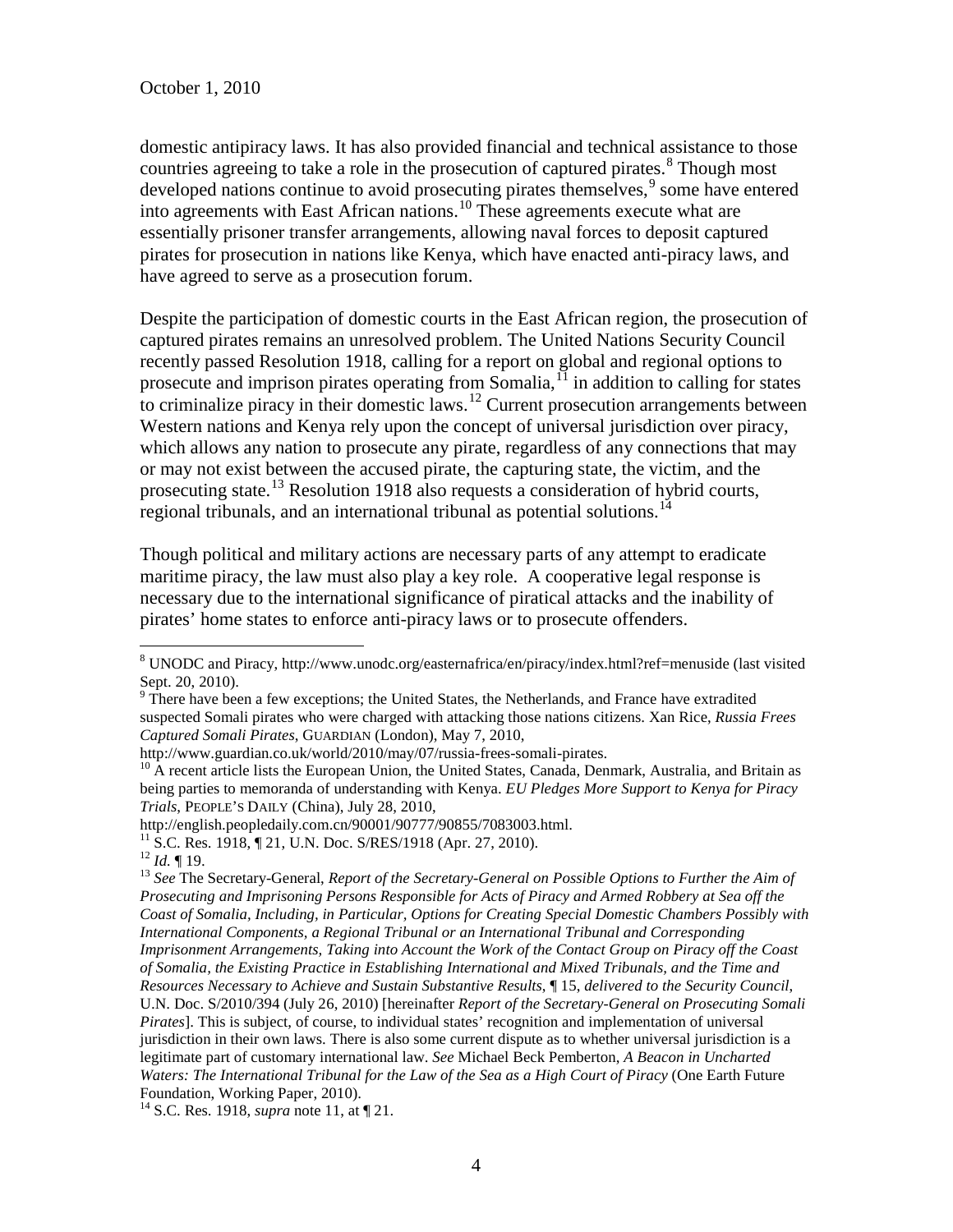Although domestic prosecutions hold some promise, these prosecuting states tend to be developing nations, with relatively weak judicial institutions and penal infrastructures, and, in some cases, a history of corrupt government. Hybrid tribunals, hosted by countries in piracy afflicted regions, but at least partly answerable to international organizations, would provide an effective method of bridging the gap between supranational and domestic responses to piracy. The possibilities offered by hybrid prosecution regimes have largely been overshadowed by efforts to co-opt and bolster domestic regimes, or create international tribunals that bypass those domestic regimes.<sup>[15](#page-5-6)</sup> A recent report by the Secretary-General of the U.N., requested in U.N. Resolution 1918, has brought domestic, hybrid, regional, and supranational options more prominently into consideration.[16](#page-6-0)

This paper argues that a regional approach to prosecuting maritime piracy is essential, and that hybrid, internationalized tribunals are likely the best way to enter into such a regional approach. Current piracy prosecution efforts in the East African region, primarily in Kenya and the Seychelles, focus on utilizing existing domestic tribunals.<sup>[17](#page-6-1)</sup> These efforts represent a major improvement over capture-and-release tactics that simply set pirates free after taking away their weapons and equipment. However, domestic tribunals in Kenya, the Seychelles, and developing nations in general do not offer a particularly robust forum for the prosecution of piracy. These domestic tribunals may suffer from a lack of resources and infrastructure which may not be remedied simply by injections of foreign money. On the other end of the spectrum, a global tribunal would face practical problems in trying pirates, and would potentially deprive nations within piracy-afflicted regions of the chance to contribute to and gain from international efforts to solve the problem.

<span id="page-6-2"></span>Hybrid tribunals offer a solution that would preserve the benefits of domestic and global tribunals, while minimizing their respective flaws. Part II discusses the current state of region-level judicial regimes, as both a complement and alternative to national and supranational tribunals. It presents a summary of innovative tribunals that have been established to address legal issues that possess transnational significance, with an emphasis on African efforts. Part III argues that piracy prosecution regimes that rely upon existing domestic tribunals within affected regions, or call for supranational tribunals would not provide effective prosecution forums. Part IV argues that a more widespread adoption of hybrid tribunals would provide many of the benefits of both national and global tribunals, while avoiding at least some of the disadvantages.

<sup>&</sup>lt;sup>15</sup> *See* William W. Burke-White, *Regionalization of International Criminal Law Enforcement*, 38 TEX. INT'L L.J. 729 (2003).

<span id="page-6-1"></span><span id="page-6-0"></span><sup>&</sup>lt;sup>16</sup> *Report of the Secretary-General on Prosecuting Somali Pirates, supra* note 13. <sup>17</sup> UNODC and Piracy, *supra* note 8.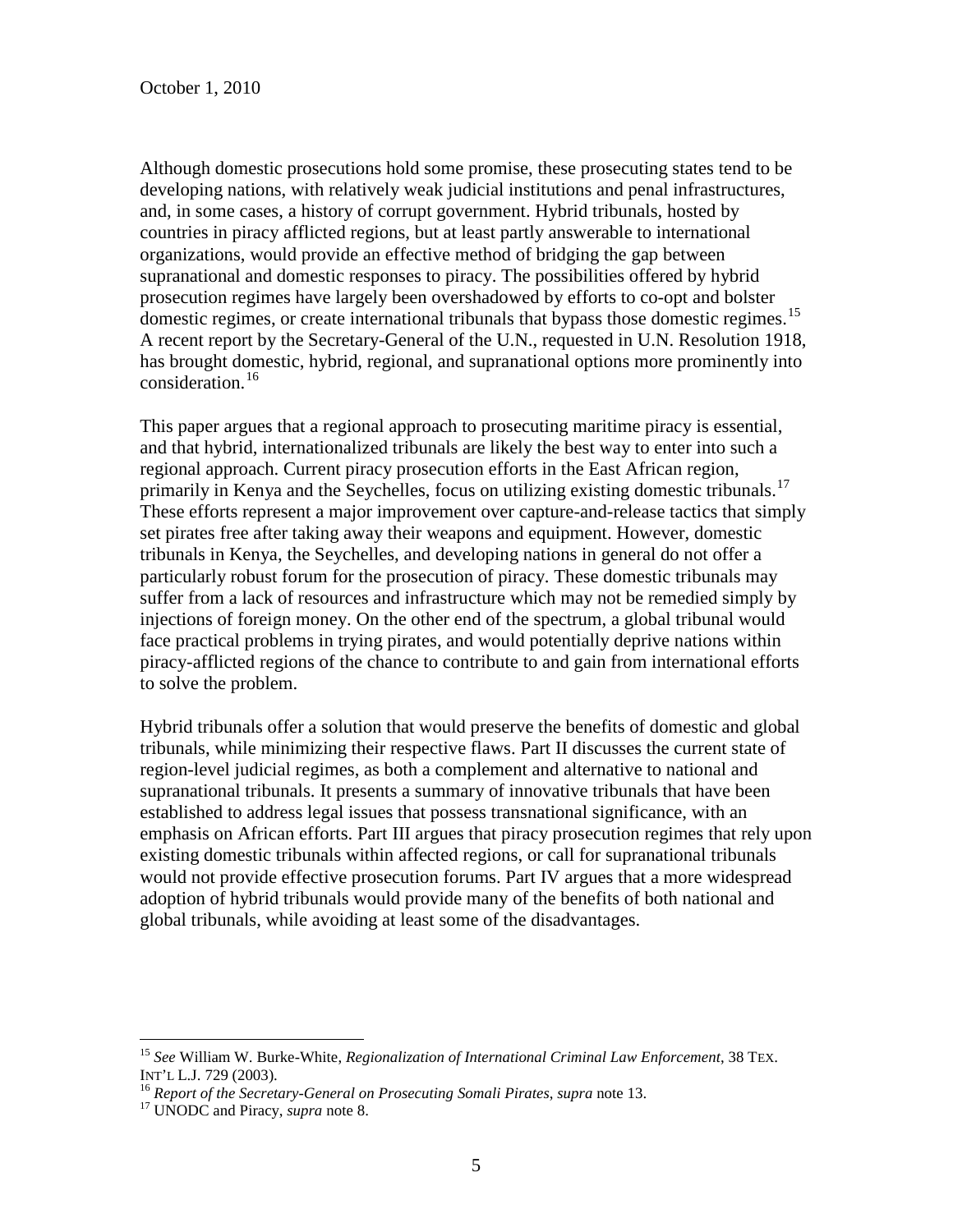#### **II. Cooperation and Jurisprudence in the Regional Context**

The effects of piracy are felt most strongly in the geographic regions where pirate attacks occur.<sup>[18](#page-6-2)</sup> There may be a normative argument to be made that nations should, when possible, take an active role in policing and prosecuting crimes that happen in their "neighborhood." More practically, prosecutorial activity is probably more effective when it occurs close to the site of crimes. Although evidence gathering and witness availability are difficult problems in piracy, wherever the prosecution may be staged, a forum within the region allows for participation by regional states.

#### *A. Regional Tribunals: Domestic, International, and Hybrid Types*

A regional tribunal, by definition, tries issues deemed to be significant to nations within a specific geographical region. As such, a regional tribunal may be authorized to hear matters arising between member countries, or to pass on conduct occurring within a single member country.<sup>[19](#page-7-0)</sup> International courts act globally, with only limited intervention by nation-states. They exist as supranational entities, overseen (at this point in time) by the United Nations.<sup>[20](#page-7-1)</sup>

Domestic tribunals are created by individual states, typically as a fundamental element of a national government. In addition to hearing and passing on domestic disputes, domestic tribunals may be enabled, by appropriate legislation, to hear cases arising from international disputes. Under the doctrine of universal jurisdiction, states may implement laws that grant their domestic courts jurisdiction over cases they would normally be unable to try - cases where the parties are not national citizens or entities, and the dispute arises from activities outside the nation. $^{21}$  $^{21}$  $^{21}$  Under international law, such universal jurisdiction is available for maritime piracy and certain other crimes that are deemed to be against all of humanity.<sup>[22](#page-7-3)</sup>

<sup>&</sup>lt;sup>18</sup> Antonio Maria Costa, Op-Ed., *The War on Piracy Must Start on Land*, N.Y. TIMES, June 8, 2010, www.nytimes.com/2010/06/09/opinion/09iht-edcosta.html.

<span id="page-7-0"></span><sup>&</sup>lt;sup>19</sup> Some regional tribunals may be created as simple international tribunals – in such cases, regionality is achieved by having a relatively small, geographically associated set of states as participants For example, the South African Development Community Tribunal (SADC-T) is a regional, supranational tribunal whose members are all South African countries. Created by multilateral treaty, the SADC-T acts independently from the judiciaries of the member states. The resulting regional tribunal possesses a specific mandate and structural separation from the individual governments of member states. *See* Burke-White, *supra* note 15, at 749. For the purposes of this paper, a regional tribunal (and, in the case of Somali piracy, a hybrid tribunal) is one that hears criminal cases that arise from activities within the geographical region that includes the host state.

<span id="page-7-4"></span><span id="page-7-1"></span> $20$  The clearest example of an international court is the International Court of Justice, which serves as the judicial arm of the United Nations. Statute of the International Court of Justice art. 1, Apr. 18, 1946, http://www.icj-cij.org/documents/index.php?p1=4&p2=2&p3=0. <sup>21</sup> *See, e.g.*, Kenneth C. Randall, *Universal Jurisdiction Under International Law*, 66 TEX. L. REV. <sup>785</sup>

<span id="page-7-2"></span><sup>(1988) (</sup>discussing the history and modern evolution of universal jurisdiction).

<span id="page-7-3"></span> $^{22}$  Piracy is, notably, the wellspring of universal jurisdiction. *Id.* at 791.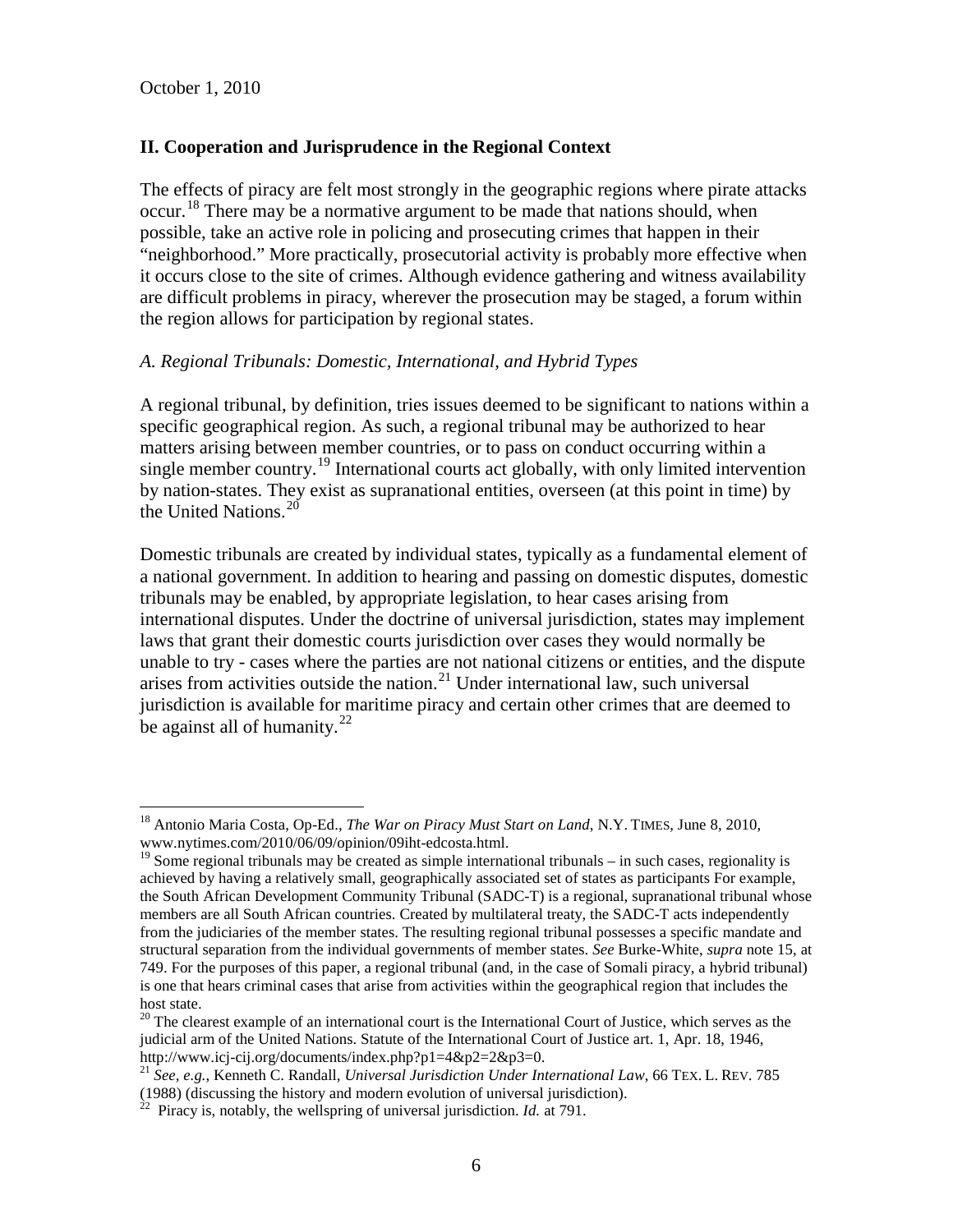A hybrid, or internationalized, tribunal is built within a given domestic judiciary, and utilizes a mixture of domestic and international law.<sup>[23](#page-7-4)</sup> This type of court is a cooperative effort between national governments and international organizations, and employs both domestic and international judges. For example, the Special Court for Sierra Leone was created as a joint effort by the Sierra Leonean government and the United Nations.<sup>[24](#page-8-0)</sup> The Special Court is empowered to prosecute violations of international humanitarian law, as well as Sierra Leonean law covering the abuse of girls and "wanton destruction of property."[25](#page-8-1) Under its statute, the Special Court exists to prosecute individuals accused of committing war crimes and crimes against humanity during Sierra Leone's civil war.<sup>[26](#page-8-2)</sup> Because their structure, by design, combines domestic and international elements, hybrid tribunals present a flexible and innovative forum for the prosecution of regional crimes. Piracy prosecutions, which today rely upon a mixture of international law principles and enabling domestic legislation, would be well served by a network of hybrid tribunals.

| <b>Tribunal Type</b> | <b>Description</b>                                   | <b>Source of Jurisdiction</b>        |
|----------------------|------------------------------------------------------|--------------------------------------|
| International        | Created to try matters of                            | Derived from U.N. Charter            |
|                      | international importance, under the                  | Chapter VII powers, or through       |
|                      | aegis of the United Nations. They                    | negotiation with a requesting state. |
|                      | may be requested by states to deal                   |                                      |
|                      | with matters, such as genocides,                     |                                      |
|                      | that would overwhelm those                           |                                      |
|                      | states' domestic judiciaries.                        |                                      |
| Regional             | Created through multilateral                         | The powers exercised by these        |
|                      | treaties involving multiple states in                | courts are derived from the terms    |
|                      | a given geographic region. The                       | of the enabling treaties.            |
|                      | subject matter of the court can be                   |                                      |
|                      | as broad or narrow as the treating                   |                                      |
|                      | states desire.                                       |                                      |
| Hybrid               | Created as cooperative ventures                      | Hybrid tribunals have, to date,      |
|                      | between the U.N. and a requesting                    | been created with authority          |
|                      | state. All currently existing hybrid                 | deriving from an international       |
|                      | tribunals deal exclusively with<br>criminal matters. | authority (the U.N.) and the         |
|                      |                                                      | hosting nation's domestic laws.      |
| Domestic             | "Traditional" courts, created to                     | Domestic laws yest these courts      |
|                      | deal with matters arising within a                   | with specific or general authority   |
|                      | state.                                               | to hear cases. In domestic piracy    |
|                      |                                                      | trials, memoranda of                 |
|                      |                                                      | understanding allow one state to     |
|                      |                                                      | receive and try suspected pirates    |
|                      |                                                      | captured by foreign countries that   |
|                      |                                                      | are parties to those memoranda.      |

<span id="page-8-3"></span><sup>&</sup>lt;sup>23</sup> Eur. Parl. Ass., *The Necessity to Take Additional International Legal Steps to Deal with Sea Piracy*, §<br>4.2, Doc. No. 12194 (2010).

<span id="page-8-0"></span> $^{24}$  AMNESTY INTERNATIONAL, 2007-2008 FACT SHEET THREE: INTERNATIONAL AND INTERNATIONALIZED CRIMINAL TRIBUNALS (2008), *available at*

<span id="page-8-2"></span><span id="page-8-1"></span><sup>&</sup>lt;sup>25</sup> Statute of the Special Court for Sierra Leone, arts. 1–5, Jan. 16, 2002, U.N. Doc. S/2000/915.<br><sup>26</sup> About the Special Court for Sierra Leone, http://www.sc-sl.org/ABOUT/tabid/70/Default.aspx.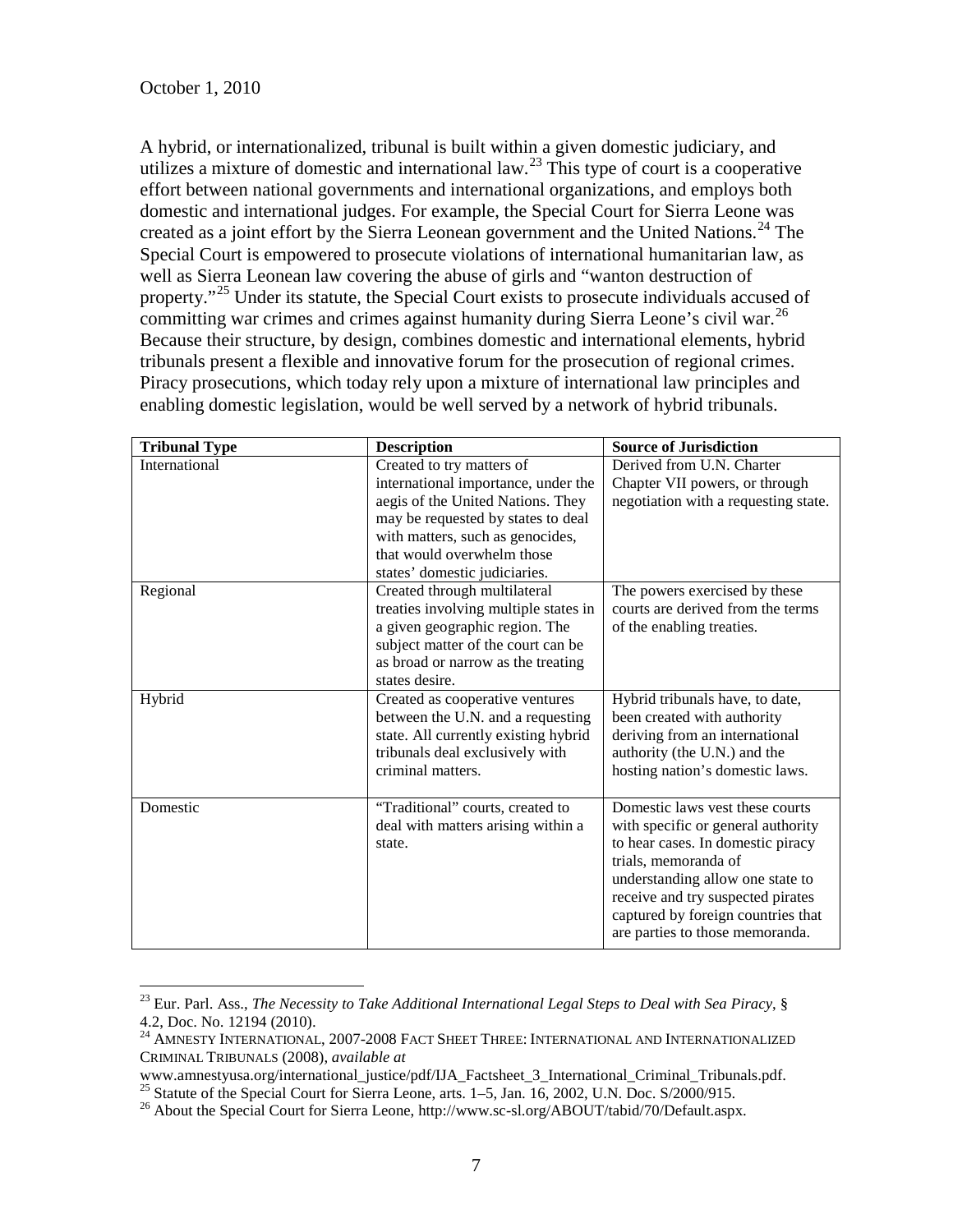### *B. The Roles of International and Hybrid Tribunals*

The rise of international interaction and cooperation in essentially every field of human endeavor has created a need for effective forums for dispute resolution. Africa's countries host a large number of new and innovative tribunals for the resolution of civil and criminal disputes.<sup>[27](#page-8-3)</sup> These tribunals hear matters ranging from economic disputes to war crimes.<sup>[28](#page-9-0)</sup> This is particularly relevant to the problem of Somali piracy – Africa's abundance of tribunals at the domestic, regional, and global levels makes it an ideal proving ground for hybrid tribunals for suspected pirates.

#### 1. Criminal Issues

Supranational criminal law courts have tended to limit themselves to particularly objectionable crimes whose perpetrators are, by shared international norms, considered to have committed crimes against humanity.<sup>[29](#page-9-1)</sup> The International Criminal Court is the most significant example of international criminal prosecution efforts. One hundred and thirteen States Parties are signatories to the Rome Statute of the International Criminal Court, which created this court to "end impunity for the perpetrators of the most serious crimes of concern to the international community."[30](#page-9-2) Another international tribunal, The International Criminal Tribunal for Rwanda, takes on a subset of the International Criminal Court's mission. Created in 1994, it exists to prosecute persons "responsible for genocide and other serious violations of international humanitarian law in the territory of Rwanda between 1 January 1994 and [31](#page-9-3) December 1994."<sup>31</sup> Despite its exclusive focus on Rwandan war criminals, this court is entitled, by statute, to the cooperation of all UN member states. $32$ 

<span id="page-9-6"></span>Supplementing supranational criminal regimes, hybrid courts have played an important role in enhancing criminal prosecutions in nations lacking sufficient judicial resources. These courts are designed to address large-scale crimes, usually within the context of wars or other armed conflicts.<sup>[33](#page-9-5)</sup> There are currently four operating hybrid tribunals: The Special Court for Sierra Leone, discussed above, The Extraordinary Chambers in the

<sup>&</sup>lt;sup>27</sup> African International Courts and Tribunals, http://www.aict-ctia.org (a branch of the Project on International Courts and Tribunals) (last visited Sept. 9, 2010).

<span id="page-9-0"></span><sup>&</sup>lt;sup>28</sup> See id. (describing the subject matter jurisdiction of various international and internationalized tribunals in Africa).

<span id="page-9-1"></span><sup>&</sup>lt;sup>29</sup> *See, e.g.*, Project on International Courts and Tribunals, http://www.pict-pcti.org. (describing the mandates of various int'l criminal courts) (last visited Sept. 20, 2010).

<span id="page-9-2"></span><sup>&</sup>lt;sup>30</sup> International Criminal Court Website, http://www.icc-cpi.int/Menus/ICC/About+the+Court/<br><sup>31</sup> Statute of the International Tribunal for Rwanda, art. 1, Nov. 8, 1994, 33 I.L.M. 1602.<br><sup>32</sup> Id. art. 29.<br><sup>33</sup> See Project

<span id="page-9-4"></span><span id="page-9-3"></span>

<span id="page-9-5"></span>pcti.org/courts/hybrid.html (describing the mandates of the established hybrid courts) (last visited Sept. 21, 2010).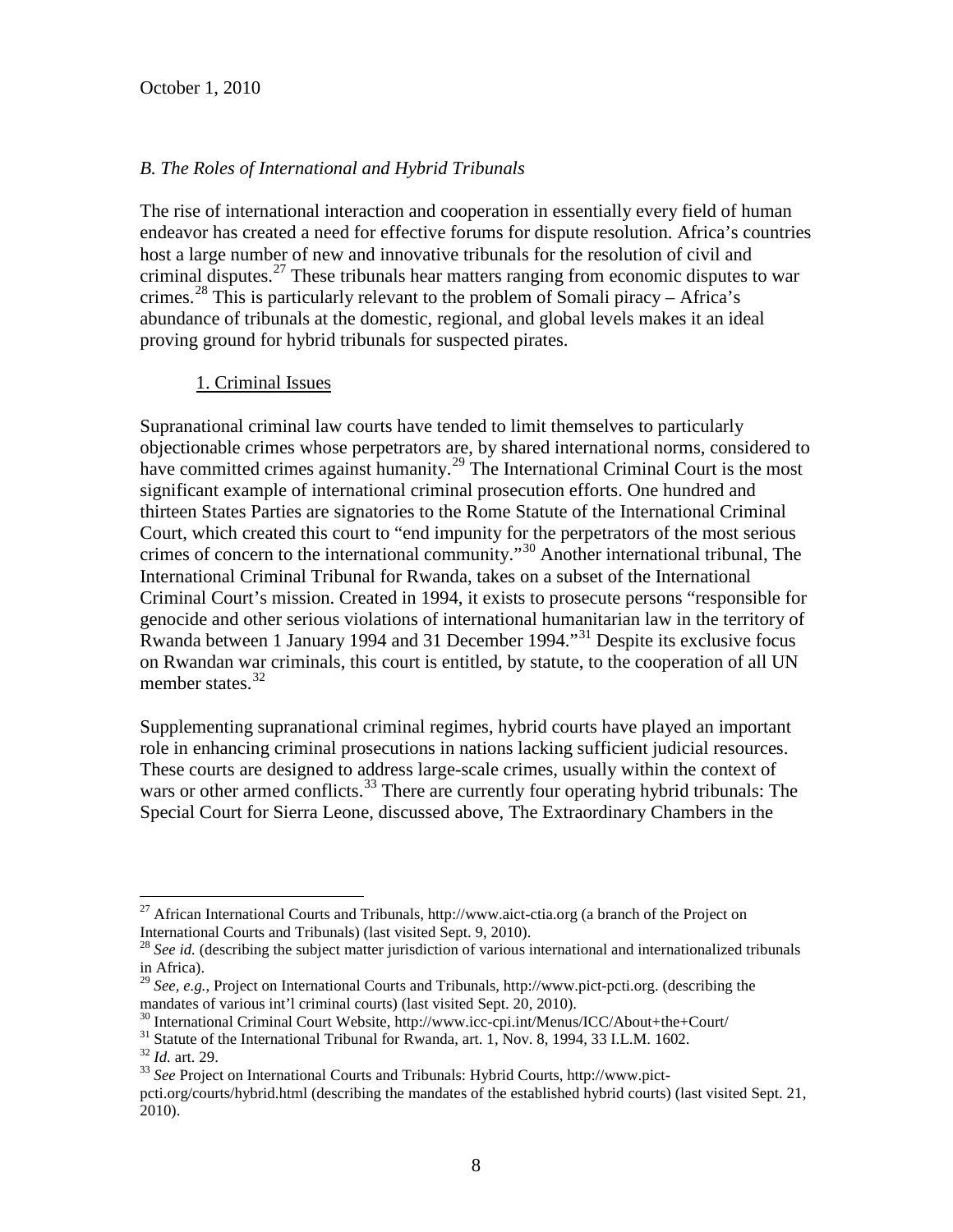Courts of Cambodia, the Crimes Panels of the District Court of Dili in East Timor, and the "Regulation  $64$ " Panels in the Courts of Kosovo.<sup>[34](#page-9-6)</sup>

#### *C. Jurisdictional Issues*

Near the heart of international jurisprudence are the jurisdictional doctrines of primacy and complementarity. Both doctrines arise as solutions to the problems of concurrent jurisdiction – instances where a case falls under the jurisdiction of multiple courts. The application of either doctrine is determined in the statute establishing a given tribunal.<sup>[35](#page-10-0)</sup> Primacy grants international tribunals a priority right to try any and all cases that fall under its jurisdiction – in other words, courts with primacy have a superior right to try cases falling within their jurisdiction, even if other courts also possess such jurisdiction.<sup>[36](#page-10-1)</sup> Thus, international tribunals with primacy may preempt domestic tribunals if a case falls under the jurisdiction of both, whatever the capabilities or desires of those domestic tribunals may be.<sup>[37](#page-10-2)</sup> On the other hand, international tribunals operating under the complementarity principle must cede cases to domestic tribunals, where jurisdiction is concurrent, and the domestic tribunals are properly equipped to investigate and prosecute.[38](#page-10-3)

Despite piracy being the original universal jurisdiction crime, the application of universal jurisdiction in domestic tribunals remains an academic problem, at the very least.<sup>[39](#page-10-4)</sup> Primacy, complementarity, and universal jurisdiction constitute a political problem, as well as a legal one.<sup>[40](#page-10-5)</sup> Jurisdiction over an internationally significant but local or regional matter can become a highly charged issue, if domestic courts and international tribunals must compete over jurisdiction. Hybrid tribunals, situated within the regions affected by

<span id="page-10-0"></span><sup>&</sup>lt;sup>34</sup> *Id.* 35 For a short discussion of how the United Nations has considered primacy and complementarity in the context of Somali piracy, see *Report of the Secretary-General on Prosecuting Somali Pirates*, *supra* note 13,  $\P$  40–41.<br><sup>36</sup> For a more thorough discussion of primacy, complementarity, and their role in the interaction between

<span id="page-10-1"></span>national and international courts, see Bertram S. Brown, *Primacy or Complementarity: Reconciling the*  <sup>37</sup> Primacy has generally been employed in tribunals with limited jurisdiction; for example, the

<span id="page-10-6"></span><span id="page-10-2"></span>International Criminal Tribunal for the Former Yugoslavia has primacy, but as its jurisdiction is limited to "serious violations of international humanitarian law" that occurred in Yugoslavia after 1990, the tribunal's ability to exert primacy is quite limited.  $Id$ . at 394–396.

<span id="page-10-3"></span><sup>&</sup>lt;sup>38</sup> The International Criminal Court is the exemplar of a complementarity regime, having it explicitly laid out in its establishing statute. Rome Statute of the International Criminal Court, art. 17, U.N. Doc.

A/CONF.183/9 (July 17, 1998); *see also* Kevin Jon Heller, *The Shadow Side of Complementarity: The Effect of Article 17 of the Rome Statute on National Due Process*, 17 CRIM. L.F. 255 (2006) (discussing the International Criminal Court's complementarity regime).

<span id="page-10-4"></span><sup>39</sup> *See, e.g.*, Anthony N. Colangelo, *The Legal Limits of Universal Jurisdiction*, 47 VA. J. INT'L L. 149 (2006); James Thuo Gathii, Jurisdiction to Prosecute Non-National Pirates Captured by Third States Under Kenyan and International Law (2009) (unpublished manuscript, available at

<span id="page-10-5"></span>http://works.bepress.com/james\_gathii/16/). <sup>40</sup> *See* Diane F. Orentlicher, *The Future of Universal Jurisdiction in the New Architecture of Transnational Justice*, *in* UNIVERSAL JURISDICTION: NATIONAL COURTS AND THE PROSECUTION OF SERIOUS CRIMES UNDER INTERNATIONAL LAW 214 (Stephen Macedo, ed., 2004).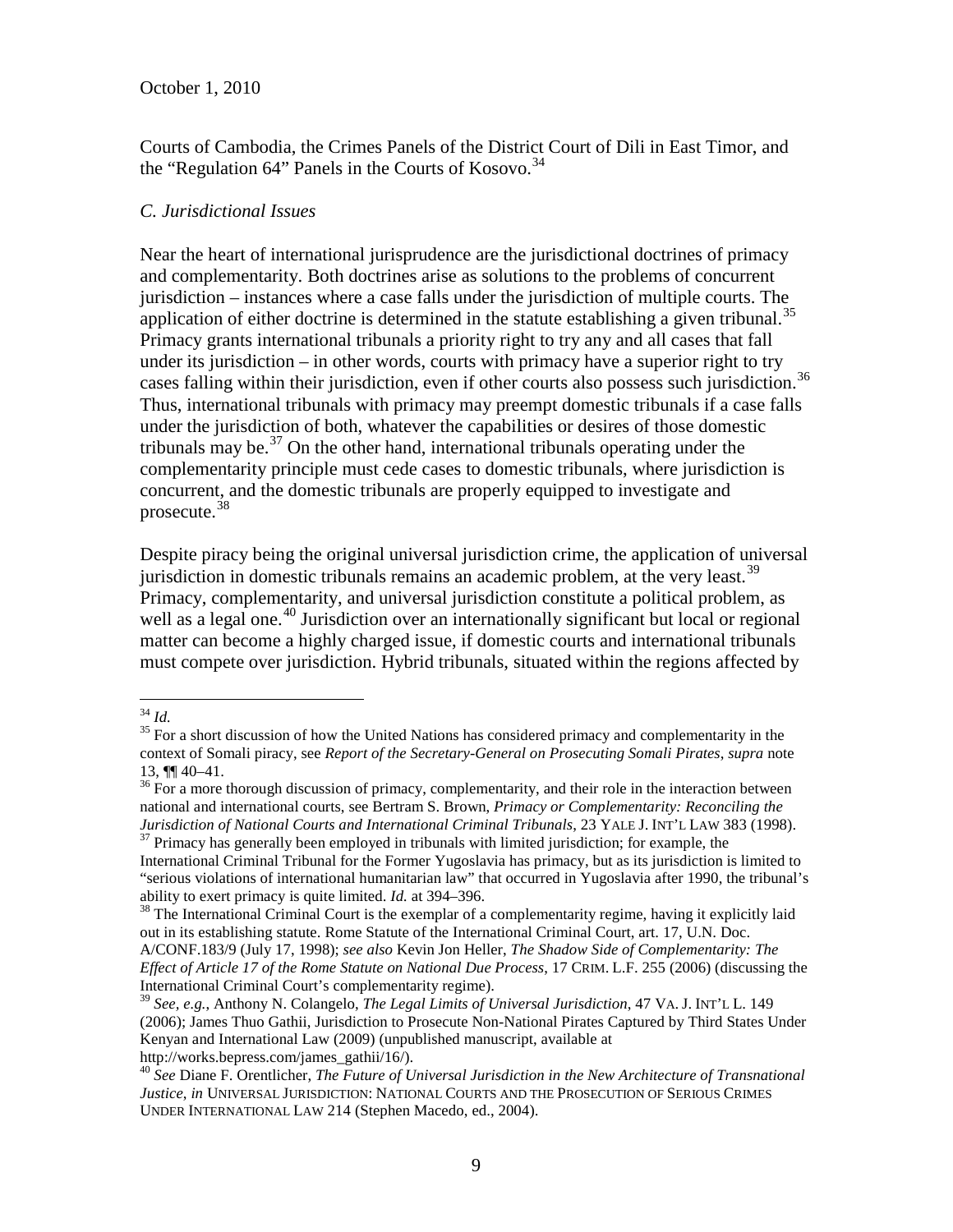piratical attacks, with a judicial composition reflecting the international effects of the crimes, may offer a way to avoid jurisdictional problems while representing an ideal compromise between local, regional, and international stakeholders.<sup>[41](#page-10-6)</sup>

## **III. The Shortcomings of Domestic and Supranational Tribunals as Forums for the Prosecution of Suspected Pirates**

#### *A. Domestic Tribunals*

As discussed above, the universal jurisdiction doctrine makes it possible, at least legally, to prosecute pirates anywhere.<sup>[42](#page-11-0)</sup> If implemented by appropriate domestic legislation, universal jurisdiction allows a court to hear cases involving suspected pirates regardless of the site of the crime, the citizenship of the pirates and their victims, or which nation actually arrested the pirates. [43](#page-11-1) Although universal jurisdiction clears the way for developed states to bring their significant judicial resources to bear on the prosecution of suspected pirates, Western countries have chosen to prosecute only a few high-profile cases.[44](#page-11-2) Professor Milena Sterio notes that the United States and the United Kingdom have displayed a strong preference for "regional partnerships" with local countries, handing apprehended pirates to them for prosecution.<sup>[45](#page-11-3)</sup>

Although domestic courts may present a more desirable option than a single tribunal with global jurisdiction, the use of such domestic courts, even within the applicable region, does not necessarily avoid all the problems created by prosecuting in a very remote jurisdiction. For example, Somali pirate prosecutions have been hampered by a lack of language translators, even in Kenya.<sup>[46](#page-11-4)</sup> Development of domestic judicial resources is a laudable goal, but a focus on developing juridical skill in dealing with piracy would not necessarily create spillover effects in other aspects of the law. Domestic courts in developing nations have more problems to deal with than piracy, and the devotion of significant internal resources, even bolstered by foreign aid, to piracy prosecutions may have deleterious effects in other aspects of the law.

<span id="page-11-5"></span><span id="page-11-0"></span><sup>&</sup>lt;sup>41</sup> *See id.* at 223.<br><sup>42</sup> Eugene Kontorovich, "A *Guantánamo on the Sea": The Difficulty of Prosecuting Pirates and Terrorists*, 33 CAL. L. REV. 243, 244 (2010).<br><sup>43</sup> *See, e.g.*, Randall, *supra* note 21.

<span id="page-11-1"></span>

<span id="page-11-2"></span><sup>&</sup>lt;sup>44</sup> See, e.g., Kontorovich, *supra* note 42 (noting the unwillingness of capturing nations to prosecute pirates, despite the availability of universal jurisdiction); Nick Wadhams, *Who Wants to Try the Captured Pirates? (No One)*, TIME, Jun. 2, 2010, http://www.time.com/time/world/article/0,8599,1993444,00.html. One concern that may support Western nations' reluctance to prosecute pirates, particularly in Europe. is the possibility of thorny asylum problems after suspected pirates are convicted or acquitted. Bruno Waterfield, *Somali Pirates Embrace Capture as Route to Europe*, TELEGRAPH (London), May 19, 2009, http://www.telegraph.co.uk/news/worldnews/piracy/5350183/Somali-pirates-embrace-capture-as-route-to-Europe.html.

<span id="page-11-3"></span><sup>&</sup>lt;sup>45</sup> Milena Sterio, *Fighting Piracy in Somalia (And Elsewhere): Why More Is Needed*, 33 FORDHAM INT'L L.J. 372 (2010).

<span id="page-11-4"></span><sup>&</sup>lt;sup>46</sup> Kontorovich, *supra* note 42, at 265.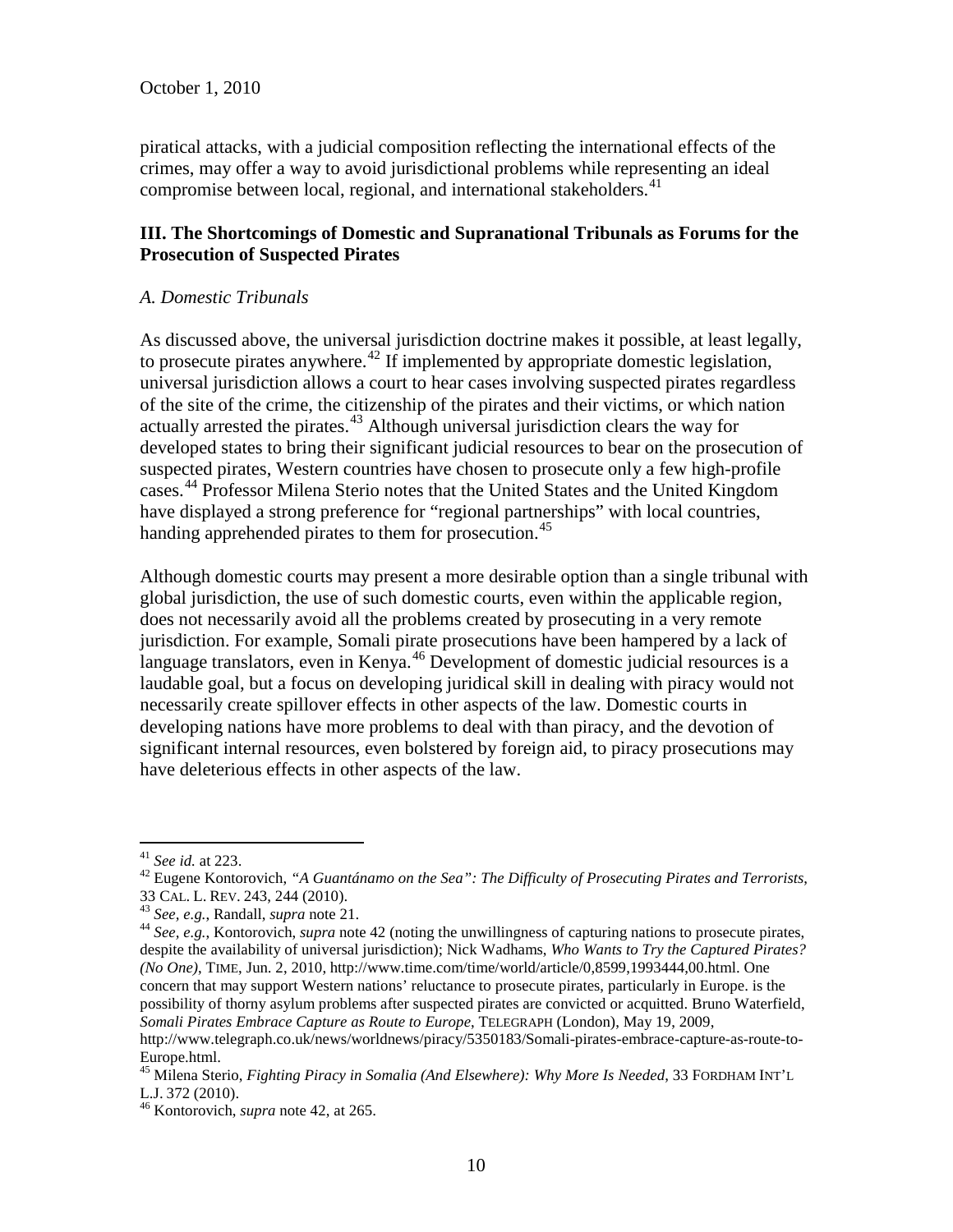## 1. East Africa

Kenya and the Seychelles have taken active roles as domestic prosecution forums. Each country has agreed to prosecute suspected pirates captured in the geographic region. These prosecution arrangements include international aid, but the Kenyan and Seychellois judiciaries remain hindered by resource constraints.<sup>[47](#page-11-5)</sup> Kenya has voiced concerns that its judicial system is being overtaxed, and had at one point declared its intention to stop taking pirates.<sup>[48](#page-12-0)</sup> Seychellois courts are a recent addition to piracy prosecution venues, but the small size and limited resources of the Seychelles domestic judiciary restrict the number of pirates that could be prosecuted there. Even if assisted by foreign nations, it is doubtful that prosecution and imprisonment efforts by the Seychelles will have a notable impact on piracy.<sup>[49](#page-12-1)</sup> As an example, the Seychelles cabinet plans to build a new jail, scheduled for completion by the end of 2010, for the incarceration of convicted pirates. This jail will hold only 40 inmates.<sup>[50](#page-12-2)</sup> Although the Seychelles has only agreed to prosecute pirates, not to imprison them after conviction,<sup>[51](#page-12-3)</sup> there are already 31 pirates awaiting trial in the Seychelles. $52$ 

A further glaring disadvantage of the use of domestic tribunals in international and regional matters is that the rule of law may be held hostage to political and financial interests of the nation enlisted as a prosecuting state. Kenya has already demonstrated its willingness to halt, or at least to threaten to halt, piracy prosecutions if international assistance does not come up to Kenya's expectations.<sup>5</sup>

<span id="page-12-9"></span>Politics aside, international desire for a stable piracy prosecution regime in Kenya has already led to juridical novelties. A new court has been opened in Mombasa, at the Shimo la Tewa prison, devoted primarily to hearing piracy cases.<sup>[54](#page-12-6)</sup> It is funded by international donors, and is accompanied by financial support for the Kenyan prosecutor's office.<sup>[55](#page-12-7)</sup> This is a fast-track court, established primarily to hear piracy cases, rather than to serve

 <sup>47</sup> *See, e.g.*, Richard Meade, *Prisons Present Piracy Prosecution Problem*, LLOYD'S LIST, May 28 2010, http://www.lloydslist.com/ll/sector/regulation/article169802.ece (discussing how a lack of prisons remains an unresolved issue in extraterritorial prosecutions of piracy suspects).

<span id="page-12-8"></span><span id="page-12-0"></span><sup>&</sup>lt;sup>48</sup> Kenya has since resumed taking suspects, but has declared that it will decide who to prosecute on a "case-by-case basis." Mariama Diallo, *Nations Prove More Willing to Combat Piracy than Prosecuting Pirate Suspects*, VOICE OF AM., June 8, 2010, http://www1.voanews.com/english/news/africa/east/Nations-Prove-More-Willing-to-Combat-Piracy-than-Prosecuting-Pirate-Suspects-95861284.html. <sup>49</sup> *See* Michael Onyiego, *Seychelles to Establish Regional Court to Prosecute Pirates*, VOICE OF AM., May

<span id="page-12-1"></span><sup>6, 2010,</sup> http://www1.voanews.com/english/news/africa/Seychelles-to-Establish-Regional-Court-to-

<span id="page-12-2"></span><sup>&</sup>lt;sup>50</sup> David Smith, *Pirate Prison on Way as Seychelles Seeks to Protect Tourism and Fishing Industries*, IRISH TIMES, Feb. 8, 2010, http://www.irishtimes.com/newspaper/world/2010/0208/1224263954988.html. <sup>51</sup> Meade, *supra* note 47.<br><sup>52</sup> Id.<br><sup>53</sup> Walter Menva. *Kenva: Deal on Piracy Trials Skewed, Say Ministers*, ALLAFRICA.COM, June 26, 2010,

<span id="page-12-4"></span><span id="page-12-3"></span>

<span id="page-12-5"></span>http://allafrica.com/stories/201006280086.html.

<span id="page-12-6"></span><sup>54</sup> *Kenya Opens Fast-Track Piracy Court in Mombasa*, BBC NEWS, June 24, 2010, http://news.bbc.co.uk/2/hi/world/africa/10401413.stm. <sup>55</sup> *Id.*

<span id="page-12-7"></span>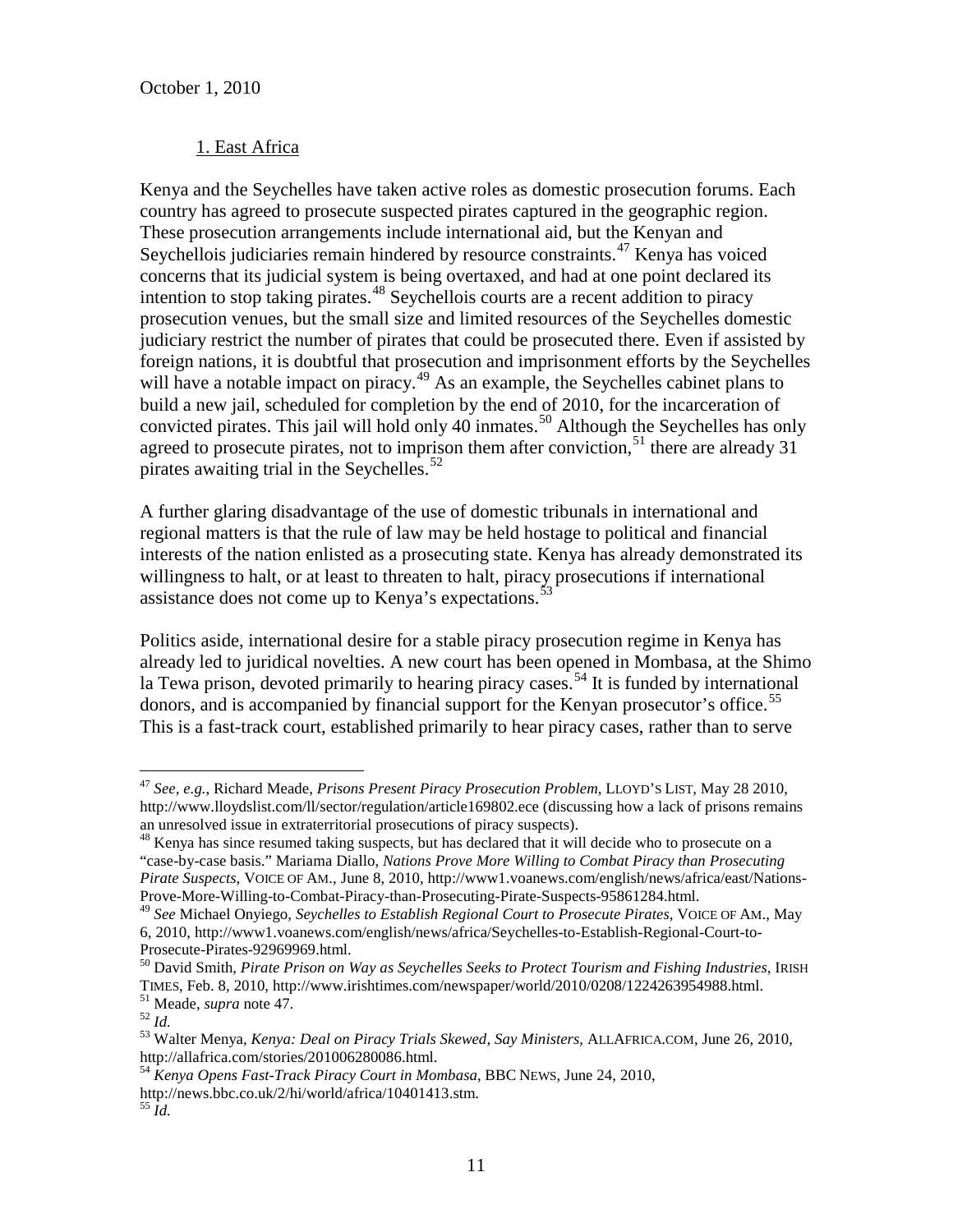as a general purpose court. Despite being part of Kenya's domestic judiciary, this court was created using international money, to serve primarily international interests. This approach differs from existing hybrid courts in two key respects: the judicial composition of the court is purely Kenyan, and the cases the court will hear are primarily international.

Despite the domestic nature of this new court, a successful piracy-focused hybrid tribunal would probably need to integrate the second characteristic: in order to hear piracy prosecution cases, hybrid tribunals must have jurisdiction over international cases. Although hybrid tribunals do apply international law, their subject matter has been restricted to offenses committed within, or against the people of, the nation hosting the hybrid tribunal.<sup>[56](#page-12-8)</sup> Although it operates entirely within a domestic regime, Kenya's new fast-track court does provide some guidance for a piracy-focused hybrid tribunal.

In addition to structural considerations, fairness may be an issue in domestic piracy prosecutions in East Africa. There have been claims that the Kenyan government and the international community have not provided adequately for the legal defense of suspected pirates.<sup>[57](#page-13-0)</sup> At least one Kenyan defense attorney has dismissed Kenyan piracy prosecutions as a one-way ticket into jail, sanctioned by the international community to create the appearance of fair trials, while "their intention is only to put these people in jail."<sup>[58](#page-13-1)</sup> Corruption also remains an issue in Kenya.<sup>[59](#page-13-2)</sup> Reason to believe that fair trials for accused pirates are the exception, rather than the rule, would be ample justification for an independent tribunal, operating in cooperation with domestic governments, rather than under them.

Another prominent problem is the lack of states that possess an adequate judicial infrastructure to hear piracy cases. According to the United Nations Office on Drugs and Crime, Tanzania and Mauritius<sup>[60](#page-13-3)</sup> have recently enacted legislation that allows domestic courts to hear piracy cases under universal jurisdiction.<sup>[61](#page-13-4)</sup> Mauritius has also announced that it will begin prosecuting suspected pirates.<sup>[62](#page-13-5)</sup> These countries cannot, alone or in concert with Kenya and the Seychelles, prosecute pirates without devoting an unrealistically large portion of their criminal justice resources to piracy cases.

<span id="page-13-1"></span><span id="page-13-0"></span>

<span id="page-13-6"></span><sup>&</sup>lt;sup>56</sup> Brown, *supra* note 36.<br><sup>57</sup> Wadhams, *supra* note 44.<br><sup>58</sup> *Id.* See also Tristan McConnell, *Kenyan Courts on Legal Front Line in Battle to Stop Somali Pirates*, TIMES (London), Dec. 10, 2009, http://www.timesonline.co.uk/tol/news/world/africa/article6950951.ece (quoting Kenyan lawyer Oruko Nyarwinda).

<span id="page-13-2"></span><sup>59</sup> *See, e.g.*, Global Integrity Report – Kenya: 2009, http://report.globalintegrity.org/Kenya/2009 (last

<span id="page-13-3"></span> $^{60}$  UNITED NATIONS OFFICE ON DRUGS AND CRIME, COUNTER-PIRACY PROGRAMME: SUPPORT TO THE TRIAL AND RELATED TREATMENT OF PIRACY SUSPECTS (2010), *available at* http://www.unodc.org/documents/easternafrica//piracy/20100701\_CPP Brochure 3.pdf.

<sup>&</sup>lt;sup>61</sup> UK Lauds Tanzania for Enacting Anti-Piracy Law, CITIZEN (Tanzania), May 11, 2010,

<span id="page-13-5"></span><span id="page-13-4"></span>http://www.thecitizen.co.tz/news/4-national-news/1861-uk-lauds-tanzania-for-enacting-anti-piracy-law <sup>62</sup> Daniel Richey, *Mauritius to Try Accused Somali Pirates*, JURIST, June 13, 2010,

http://jurist.org/paperchase/2010/06/mauritius-to-try-accused-somali-pirates.php.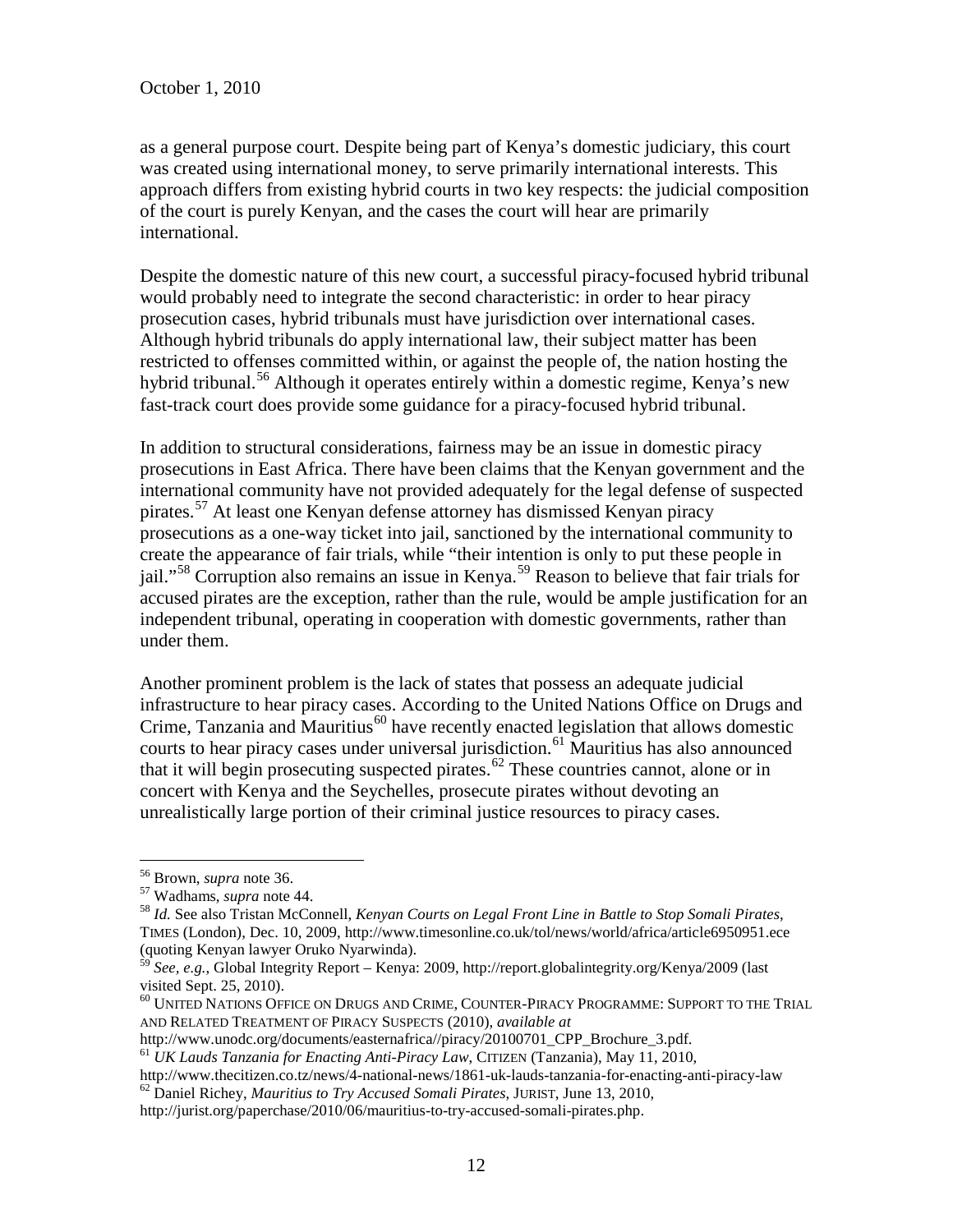Piracy is, in the global context, a marginal problem.<sup>[63](#page-13-6)</sup> Granting that a supranational tribunal for piracy prosecutions would be a disproportionately large response, domestic tribunals in regional states are clearly unequipped and unwilling to handle piracy prosecutions without substantial international aid,  $64$  and efforts to shunt these prosecutions into domestic tribunals may conflict with judicial development in more prosaic matters. Hybrid tribunals make use of existing resources, represent a less resource-intensive alternative to new supranational tribunals, and may help enhance judiciaries in less developed countries.

#### *B. International Tribunals*

International tribunals with essentially global jurisdiction, such as the International Court of Justice, the International Tribunal for the Law of the Sea (ITLOS), and the International Criminal Court serve to address global issues, but the regional nature of modern maritime piracy, as well as the interests of accused pirates, their victims, and the nations most affected, call for a more targeted response.<sup>[65](#page-14-1)</sup> Moreover, the International Court of Justice may only hear cases where states, rather than individuals, are parties to the dispute, and ITLOS operates under a similar restriction.<sup>[66](#page-14-2)</sup> The International Criminal Court, on the other hand, is limited to hearing cases of genocide, crimes against humanity, war crimes, and crimes of aggression.<sup>[67](#page-14-3)</sup> None of these categories seem to comfortably hold the crime of maritime piracy. In addition, the International Criminal Court positions itself as a court of last resort – it does not hear cases unless and until all potential domestic forums have been found unavailable, unwilling, or incompetent.<sup>[68](#page-14-4)</sup> Yvonne Dutton proposes that it should be empowered to hear cases arising from incidents of piracy.[69](#page-14-5) Dutton notes that states have historically attempted to prosecute crimes of piracy by applying international law in national tribunals, or by appealing to supranational bodies like the International Criminal Court.<sup>[70](#page-14-6)</sup> The area in between domestic and supranational tribunals has been largely ignored.

<sup>&</sup>lt;sup>63</sup> Brooke Smith-Windsor, *Piracy Is a Sideshow That Could Skew Naval Investment*, FIN. TIMES, Jan. 18, 2010, http://www.ft.com/cms/s/0/ab75a682-03d1-11df-a601-00144feabdc0.html.

<span id="page-14-1"></span><span id="page-14-0"></span><sup>2010,</sup> http://www.ft.com/cms/scom/capaca-04<br><sup>64</sup> *See* Menya, *supra* note [53.](#page-12-9) 65 *See* James Kraska & Brian Wilson, *Fighting Piracy*, ARMED FORCES J., Feb. 2009,

http://www.armedforcesjournal.com/2009/02/3928962 ("Collaboration and regional partnering, not armed force, is the long-term solution to piracy.").

<span id="page-14-7"></span><sup>&</sup>lt;sup>66</sup> Statute of the International Court of Justice, art. 1, Apr. 18, 1946, http://www.icj-

<span id="page-14-2"></span>cij.org/documents/index.php?p1=4&p2=2&p3=0; Statute of the International Tribunal for the Law of the Sea, art. 20, Dec. 10, 1982, www.itlos.org/documents\_publications/documents/statute\_en.pdf.

 $^{67}$  Rome Statute of the International Criminal Court, art. 5, July 17, 1998, U.N. Doc. A/CONF.183/9.<br><sup>68</sup> This state of affairs reflects the principle of complementarity, which is integrated into the agreement

<span id="page-14-5"></span><span id="page-14-4"></span><span id="page-14-3"></span>creating the ICC. *Id.* art. 18.<br><sup>69</sup> Yvonne M. Dutton, *Bringing Pirates to Justice: A Case for Including Piracy Within the Jurisdiction of* 

*the International Criminal Court*, 11 CHI. J. INT'L L. 197 (2010).<br><sup>70</sup> *Id.* at 223

<span id="page-14-6"></span>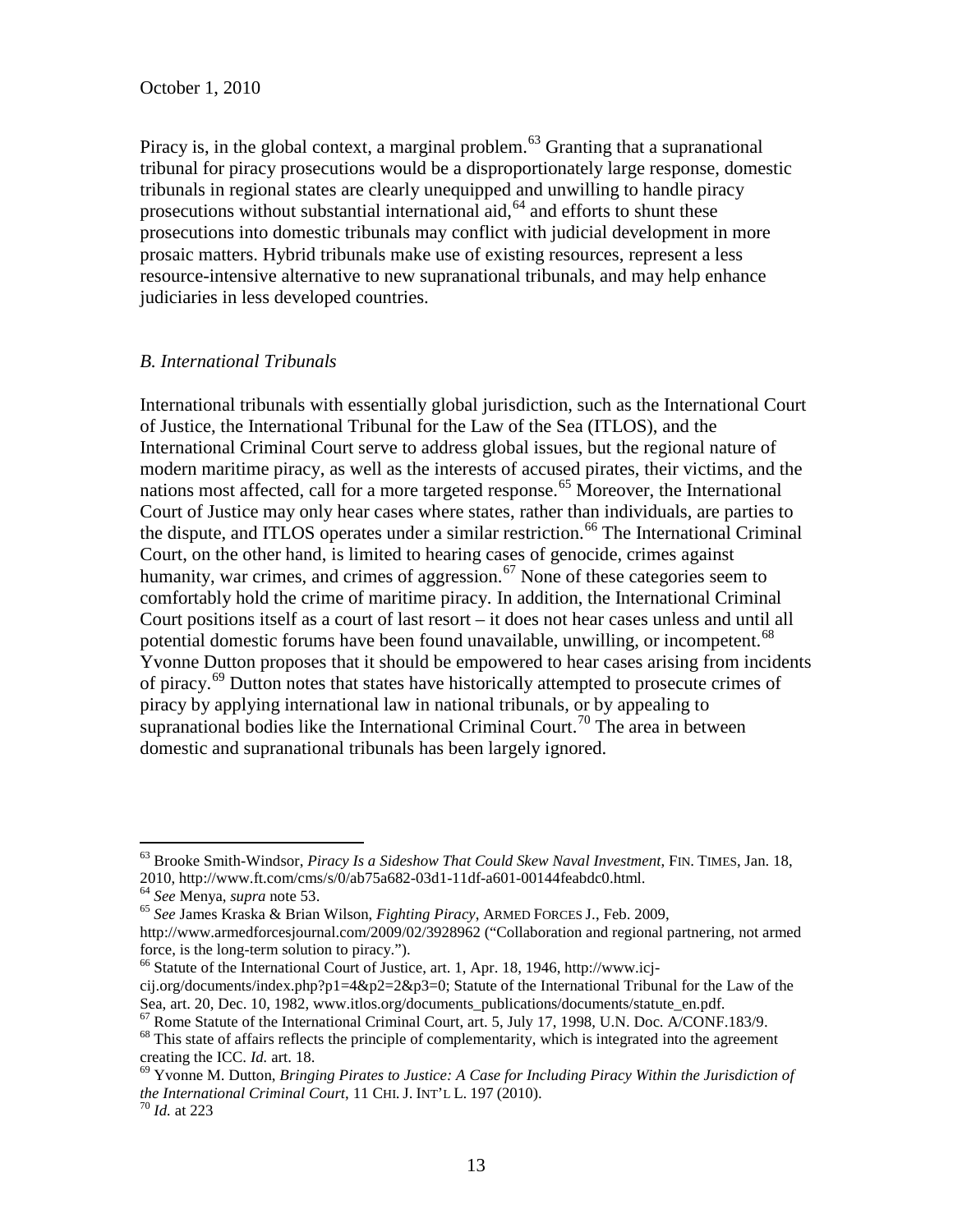ITLOS is a relatively underutilized tribunal, consisting of 21 judges who have heard 17 cases since its inception in 1994.<sup>[71](#page-14-7)</sup> Michael Beck Pemberton examines the role ITLOS might play in piracy prosecutions.<sup>[72](#page-15-0)</sup> ITLOS's small caseload might be interpreted in one of two ways: it is (or should be) available for piracy prosecution,  $\frac{73}{3}$  $\frac{73}{3}$  $\frac{73}{3}$  or it is unable or unwilling to act on piracy in its capacity as a tribunal.<sup>[74](#page-15-2)</sup> Pemberton argues that ITLOS, lacking a mandate to act as a trial court, should position itself as a quasi-appellate court.<sup>[75](#page-15-3)</sup> Although this approach has merits, not the least of which is potentially providing an authoritative interpretation of international piracy law, it does not adequately answer the question of initial review and judgment in piracy cases.

## **IV. Hybrid Tribunals as a Solution**

Some have argued that political and historical realities make it necessary for powerful nations to tread cautiously when acting near smaller nations, particularly those with a colonial history.<sup>[76](#page-15-4)</sup> International tribunals that displace the roles of domestic tribunals may be distasteful, or even destabilizing, to some regional states, particularly if spearheaded by nations that are unpopular in that region. $\frac{77}{2}$  $\frac{77}{2}$  $\frac{77}{2}$ 

Insofar as piracy is arguably incentivized by a lack of legitimate employment, and is generally conducted by nationals of impoverished or developing nations, hybrid responses offer a favorable alternative to a global tribunal, in that they allow these developing nations to be seen as accepting an active role in solving international problems. In addition, regional responses create prosecution regimes that incorporate domestic legal regimes and talents, which may provide positive spillover effects in the form of enhanced juridical legitimacy. Hybrid tribunals may also possess the same advantages, as a domestic court enhanced by foreign money and personnel would necessarily involve the host state. However, there would probably be less motivation to harmonize applicable piracy laws if the court was primarily a domestic product.

Hybrid courts add judicial talent, support personnel, and financial assistance to domestic judiciaries to create a mixed entity. By enhancing domestic tribunals in this manner, rather than replacing them, hybrid courts can allow nations to retain a stake in prosecuting crimes that would overwhelm domestic tribunals working alone. This characteristic helps make hybrid tribunals an appealing forum for the prosecution of region-specific crimes. By integrating international resources and expertise into domestic judiciaries, hybrid tribunals allow the international community to bolster the

<sup>&</sup>lt;sup>71</sup> International Tribunal for the Law of the Sea: Proceedings and Cases – List of Cases, http://www.itlos.org/cgi-bin/cases/list\_of\_cases.pl?language=en (last visited Sept. 23, 2010).

<span id="page-15-2"></span>

<span id="page-15-1"></span><span id="page-15-0"></span><sup>&</sup>lt;sup>72</sup> Pemberton, *supra* note 13.<br><sup>73</sup> *Id.*<br><sup>74</sup> Any number of reasons might cause a tribunal to set aside a case - politics, excessive costs, or overly complex legal problems among them.<br> $^{75}$  Pemberton, *supra* note 13.

<span id="page-15-4"></span><span id="page-15-3"></span><sup>&</sup>lt;sup>76</sup> Rosemary Collins & Daud Hassan, *Applications and Shortcomings of the Law of the Sea in Combating Piracy: A South East Asian Perspective*, 40 J. MAR. L. & COM. 89, 112 <sup>77</sup> *See id.* at 91, 109–10.

<span id="page-15-5"></span>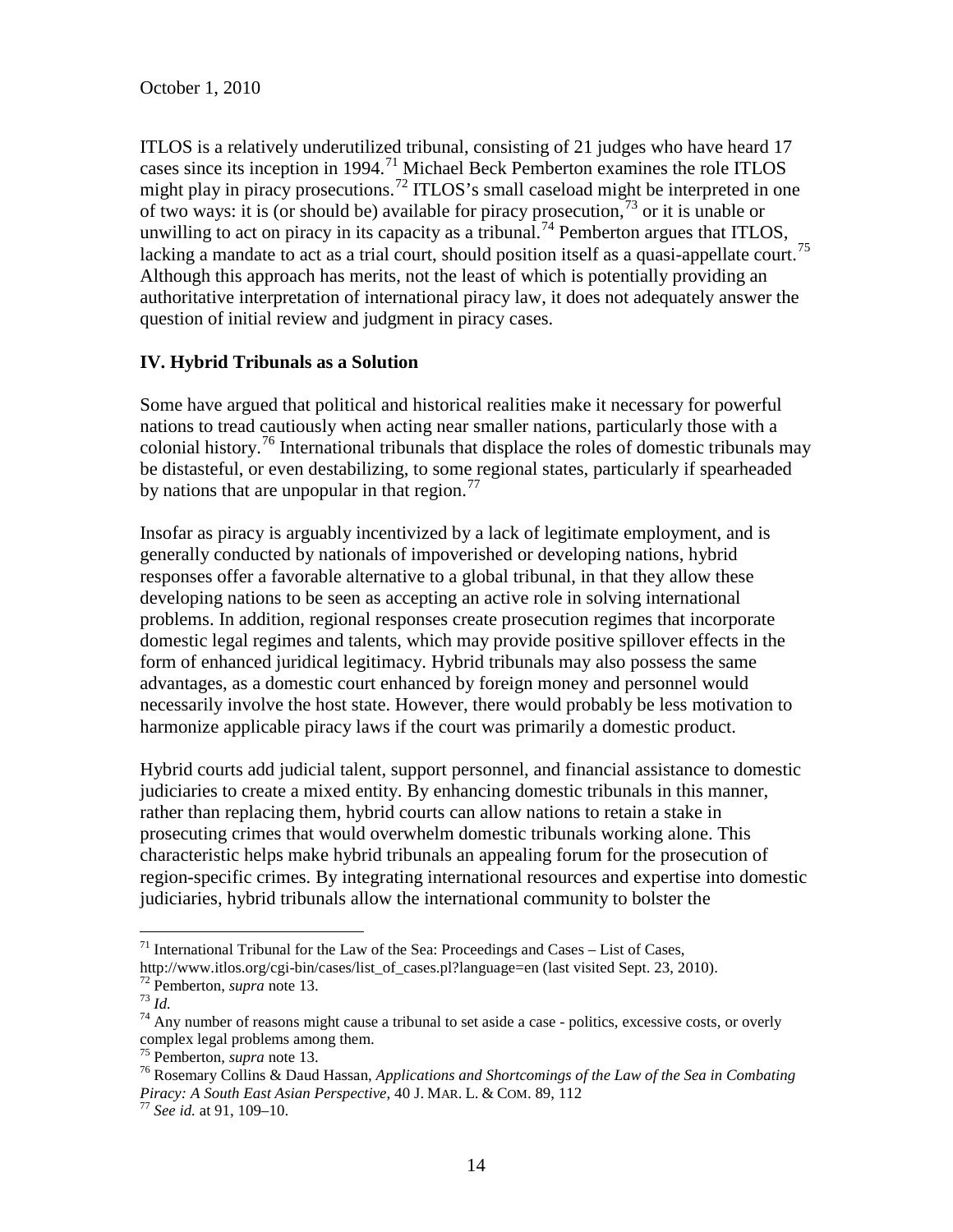effectiveness of regional nations in upholding the rule of law, rather than simply taking over the work of prosecution, or throwing money at prosecuting nations.

This enhancement of existing judiciaries is particularly relevant for Somali piracy, as a lack of well-developed judiciaries in the region have increased international demand on those few states with functioning judicial systems to hear piracy cases arising in the region. The "strength" or "weakness" of a given tribunal for piracy prosecutions is, at least in part, related to an arresting nation's ability to rely on that tribunal's ability and willingness to prosecute captured pirates. By combining the political will to prosecute of an individual nation with the expertise of international judges, hybrid tribunals would present a strong forum for piracy prosecutions.

## *A. Legitimacy Considerations*

One advantage presented by hybrid tribunals is the cultural and physical proximity to interested parties, which is not only an issue of perceived legitimacy; establishing tribunals close to the site of crimes would also have positive consequences for practical questions of evidence gathering and some jurisdictional issues.<sup>[78](#page-15-3)</sup> Purely domestic tribunals that try cases of Somali piracy may have *fewer* legitimacy advantages because domestic prosecutions are, at least currently, pursued by countries other than Somalia. A hybrid tribunal that can claim a measure of international authority may be perceived as more equitable, or perhaps less corruptible, than the domestic courts of a third-party country.

There may also be problems caused by the magnitude of punishments meted out by domestic tribunals applying their own law, as compared to punishments considered appropriate under more internationalized norms. For example, human rights issues may arise where punishments for pirates found guilty exceed what is acceptable by more progressive standards. Conversely, the possibility exists that regional nations may find those standards to be too lenient, and potentially destructive to existing cultural norms. Such normative mismatches may force hybrid tribunals to try to reconcile diverging domestic, regional, and international interests.

<span id="page-16-1"></span>One example of a conflict between the progressive standards that the United Nations seeks to impose and individual states' notions of justice can be found in the creation of the International Criminal Tribunal for Rwanda. This tribunal was established by U.N. Security Council Resolution 955.<sup>[79](#page-16-0)</sup> Though Rwanda requested United Nations assistance in apprehending and trying Rwandan war criminals, Rwanda itself was the only member

 $78$  Though, in the case of piracy, the benefits of proximity are less pronounced, as the ships and crews that are hijacked may hail from almost any country in the world, making testimony and material evidence difficult to gather regardless of the location of prosecution.

<span id="page-16-0"></span><sup>79</sup> S.C. Res. 955, U.N. Doc. S/RES/955 (Nov. 8, 1994).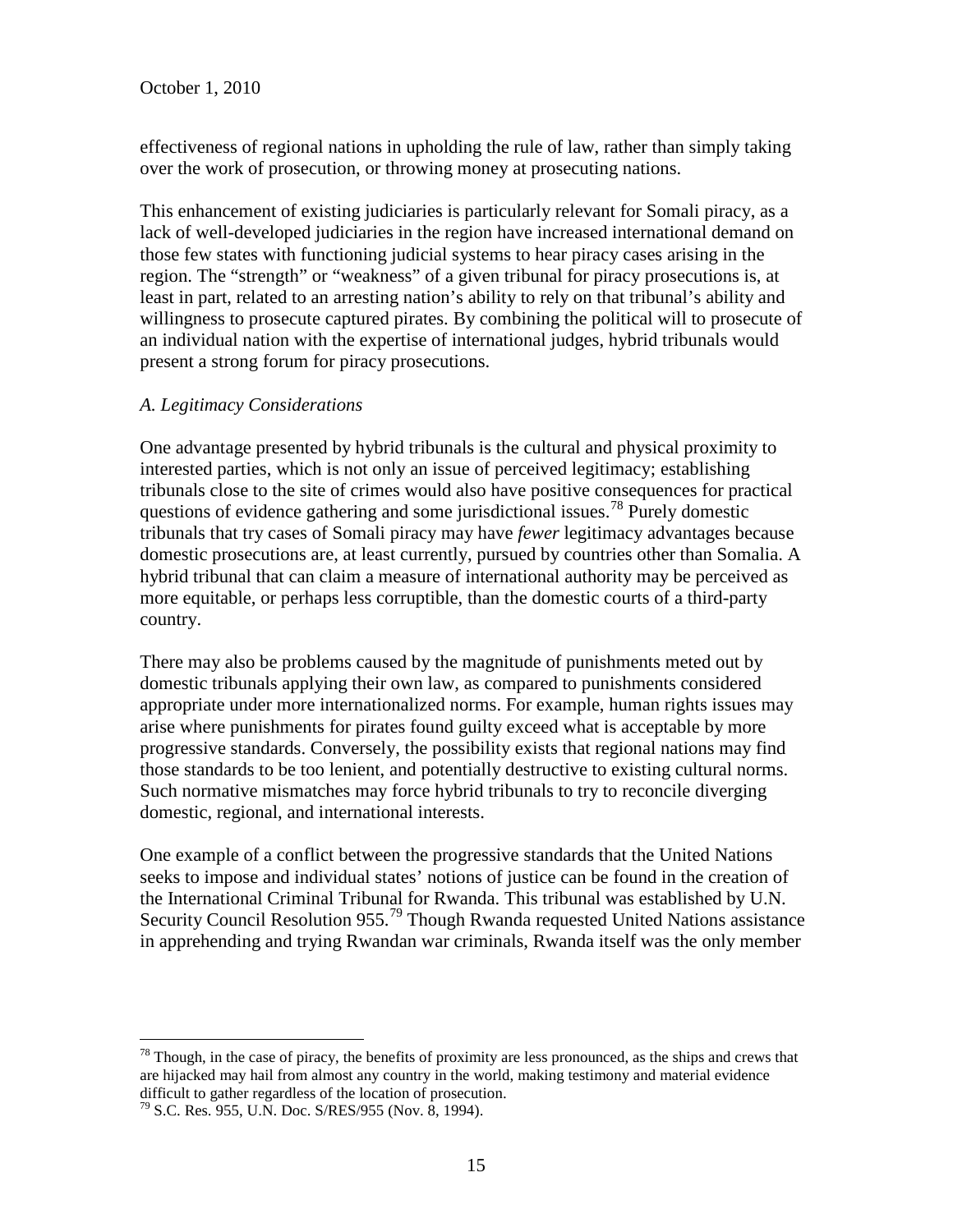of the UN Security Council to vote against Resolution 955.<sup>[80](#page-16-1)</sup> This rejection of the UN's proposed tribunal was, at least in part, precipitated by Rwanda's desire to include crimes occurring before 1994 as part of the tribunal's jurisdiction, and to preserve the possibility of the death penalty in cases of genocide.<sup>[81](#page-17-0)</sup>

The problem of legitimacy is made more complex in the context of piracy, because such fragmentation is enhanced by the fact that Somali nationals comprise the majority of East African pirates, that they are being prosecuted outside of their home country, and that at least some portion of the prosecuting states' incentive to cooperate is pecuniary. The availability of legal counsel for suspected pirates is also an issue.<sup>[82](#page-17-1)</sup> Pirates constitute a special category of defendants, and present legal hurdles not present in most domestic criminal cases.<sup>[83](#page-17-2)</sup> Though defense counsel may be made available to suspected pirates in any case, the ad hoc provision of lawyers does not provide the legitimacy that would be provided by a codified system matching defendants to counsel.

## *B. Ordinary Criminals in Extraordinary Circumstances*

Eugene Kontorovich has stated that the idea of prosecuting pirates as "ordinary criminals" has not yet been proven ineffective, but nations perceive that possibility as being so fraught with difficulty as not to be worth the attempt.<sup>[84](#page-17-3)</sup> He concludes that current international law is incapable of adequately addressing the problem of piracy.<sup>[85](#page-17-4)</sup> Hybrid tribunals, if they properly combine domestic laws with international authority and will, might be a viable solution because they do not rely on international law; rather, they depend on international resources, which flow more freely than laws, and can be used to augment and supplement existing legal regimes.

Piracy cases, as they are currently prosecuted, present a muddy mix of domestic and international law.<sup>[86](#page-17-5)</sup> Developed nations have demonstrated a desire to leave prosecution in

<sup>&</sup>lt;sup>80</sup> The vote was 13 nations in favor, 1 against, with China abstaining from the vote. Rwanda was, at the time, a member of the Security Council. MACHTELD BOOT, NULLUM CRIMEN SINE LEGE AND THE SUBJECT<br>MATTER JURISDICTION OF THE INTERNATIONAL CRIMINAL COURT 227 (2002).

<span id="page-17-0"></span><sup>&</sup>lt;sup>81</sup> See, e.g., Julia Preston, Tribunal Set on Rwandan War Crimes; Kigali Votes No on U.N. Resolution, WASH. POST, Nov. 9, 1994, at A44. As a supranational tribunal, the International Criminal Tribunal for Rwanda draws its jurisdiction from Chapter VII of the United Nations Charter. Statute of the International Tribunal for Rwanda, U.N. Doc. S/RES/955 (Nov. 8, 1994). There are no Rwandan judges on the Court.  $82$  In one case, a defense attorney claimed that funds earmarked for the legal representation of suspected pirates had been "diverted to other uses," and that his clients had not been informed of their right to counsel. Philip Muyanga, *EU Funds Diverted, Piracy Trial Told*, ALLAFRICA.COM, July 21, 2010,

<span id="page-17-6"></span><span id="page-17-2"></span><span id="page-17-1"></span>http://allafrica.com/stories/201007210761.html. *See supra* note 58 and accompanying text.<br><sup>83</sup> Piracy trials in Kenya, for example, present problems of evidence and witness collection, as well as language barriers. Otto Bakano, *Piracy Trials in Kenya Beset by Legal Obstacles*, TELEGRAPH (London), Mar. 8, 2010, http://www.telegraph.co.uk/expat/expatnews/7398594/Piracy-trials-in-Kenya-beset-by-legalobstacles.html.<br><sup>84</sup> Kontorovich, *supra* note 42, at 274.<br><sup>85</sup> *Id.* at 275.<br><sup>86</sup> The definition of piracy lies within international treaties, and the rules under which suspected pirates are

<span id="page-17-3"></span>

<span id="page-17-4"></span>

<span id="page-17-5"></span>prosecuted, as well as the potential punishments they face, lie in domestic law.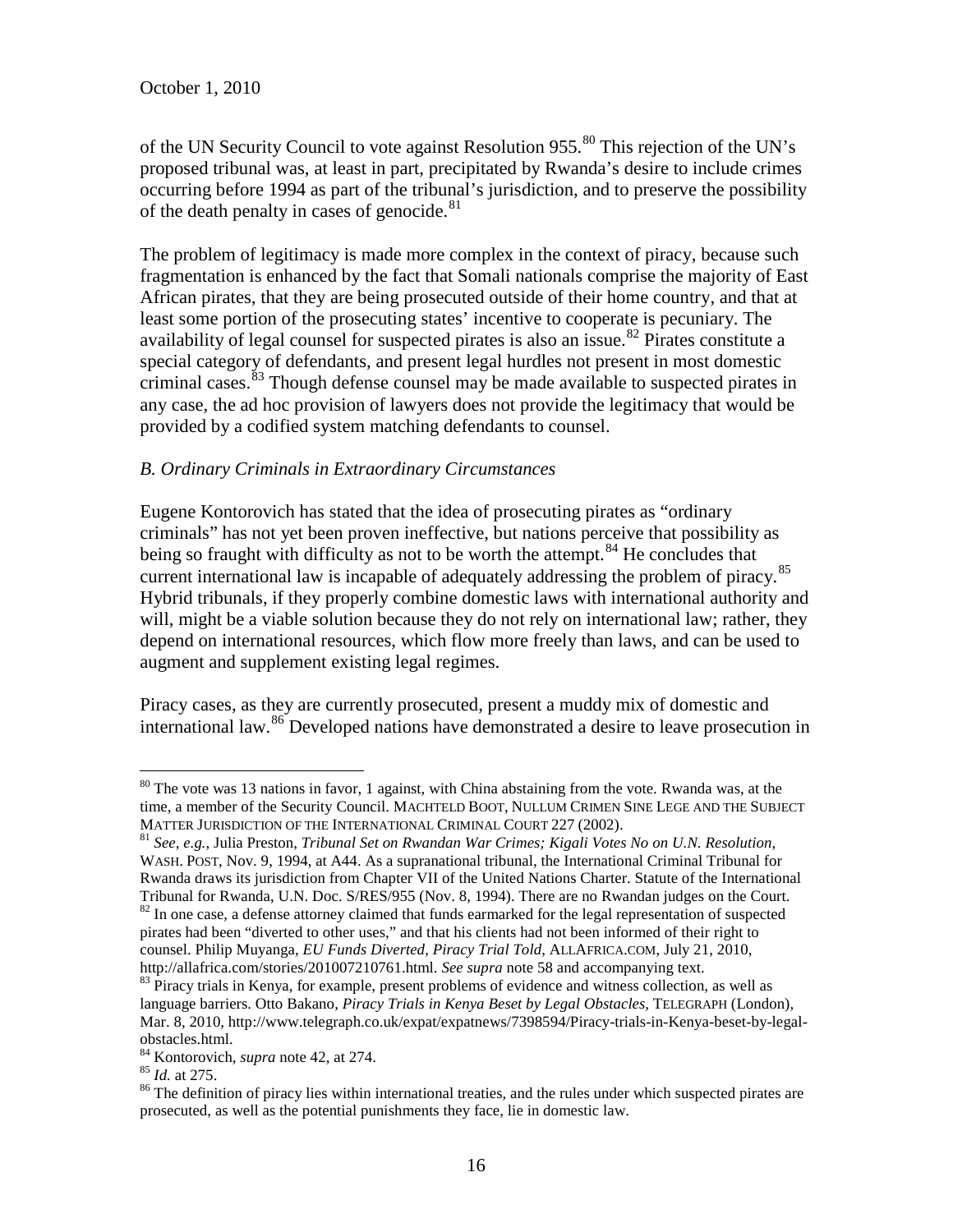the hands of nations within the region.<sup>[87](#page-17-6)</sup> Even if pirates are "ordinary criminals," they act in extraordinary circumstances, largely due to jurisdictional issues stemming from their own citizenship and that of their victims. If universal jurisdiction under international law is not enough, on its own, to ensure prosecution, then there must be a more targeted solution. Transfer agreements that send captured suspects to prosecuting regional states may increase the number of pirate prosecutions, but those regional states may be unreliable partners.<sup>[88](#page-18-0)</sup>

Pirates present legal problems, not necessarily because of what they do, but because of where they do it. Acting on the high seas, outside more traditional realms of jurisdiction, pirates force the international community to engage in catch-and-release activities, or to create new ways to bring suspected pirates before a court. The interests of justice would seem to require the latter path, and hybrid tribunals, properly formed, might present a mixture of domestic and international features tailor-made to address the ambiguities of pirate prosecutions.

## *C. Regional Anti-Piracy Agreements – A Role for Hybrids?*

Hybrid tribunals might address the unification problem by ensuring a continuous entwinement of international and domestic law, and the sovereignty problem by actively seeking collaboration between domestic and international legal authorities. Prosecutorial arrangements have generally been given superficial treatment in regional anti-piracy agreements. One regional agreement that has met with some success in creating a unified response to piracy is the Regional Cooperation Agreement on Combating Piracy and Armed Robbery against Ships in Asia (ReCAAP).<sup>[89](#page-18-1)</sup> With fifteen contracting nations, ReCAAP creates a regional Information Sharing Centre to combat piracy, but does not provide specifically for a regional tribunal to prosecute pirates. Though a regional tribunal is not part of ReCAAP's provisions, Article 13 provides for "mutual legal assistance," which facilitates, among other things, evidence sharing for state-level prosecutions. The Djibouti Code of Conduct, inspired by ReCAAP and adopted in 2009, also calls for regional cooperation to "prevent, deter and suppress" piracy.<sup>[90](#page-18-2)</sup>

ReCAAP represents a substantial step towards the sort of agreement espoused by Timothy Goodman a decade ago. Goodman, a former lieutenant in the United States

 <sup>87</sup> *Report of the Secretary-General on Prosecuting Somali Pirates*, *supra* note 13, ¶ 22. *See supra* note 44 and accompanying text.

<span id="page-18-3"></span><span id="page-18-0"></span><sup>88</sup> As discussed above, Kenya had previously declared its intent to stop receiving captured pirates. *See supra* note 48 and accompanying text. Though assurances of increased assistance convinced Kenya to resume prisoner transfers, the burden that transfer agreements place on prosecuting regional states seems substantial enough to caution against international overreliance on those states.

<span id="page-18-1"></span><sup>89</sup> Regional Cooperation Agreement on Combating Piracy and Armed Robbery Against Ships in Asia (ReCAAP), Nov. 11, 2004, *available at* http://www.recaap.org/about/pdf/ReCAAP%20Agreement.pdf. <sup>90</sup> Briefing, Int'l Maritime Org., High-Level Meeting in Djibouti Adopts a Code of Conduct to Repress

<span id="page-18-2"></span>Acts of Piracy and Armed Robbery Against Ships (Jan. 30, 2009) (available at

http://www.imo.org/About/mainframe.asp?topic\_id=1773&doc\_id=10933).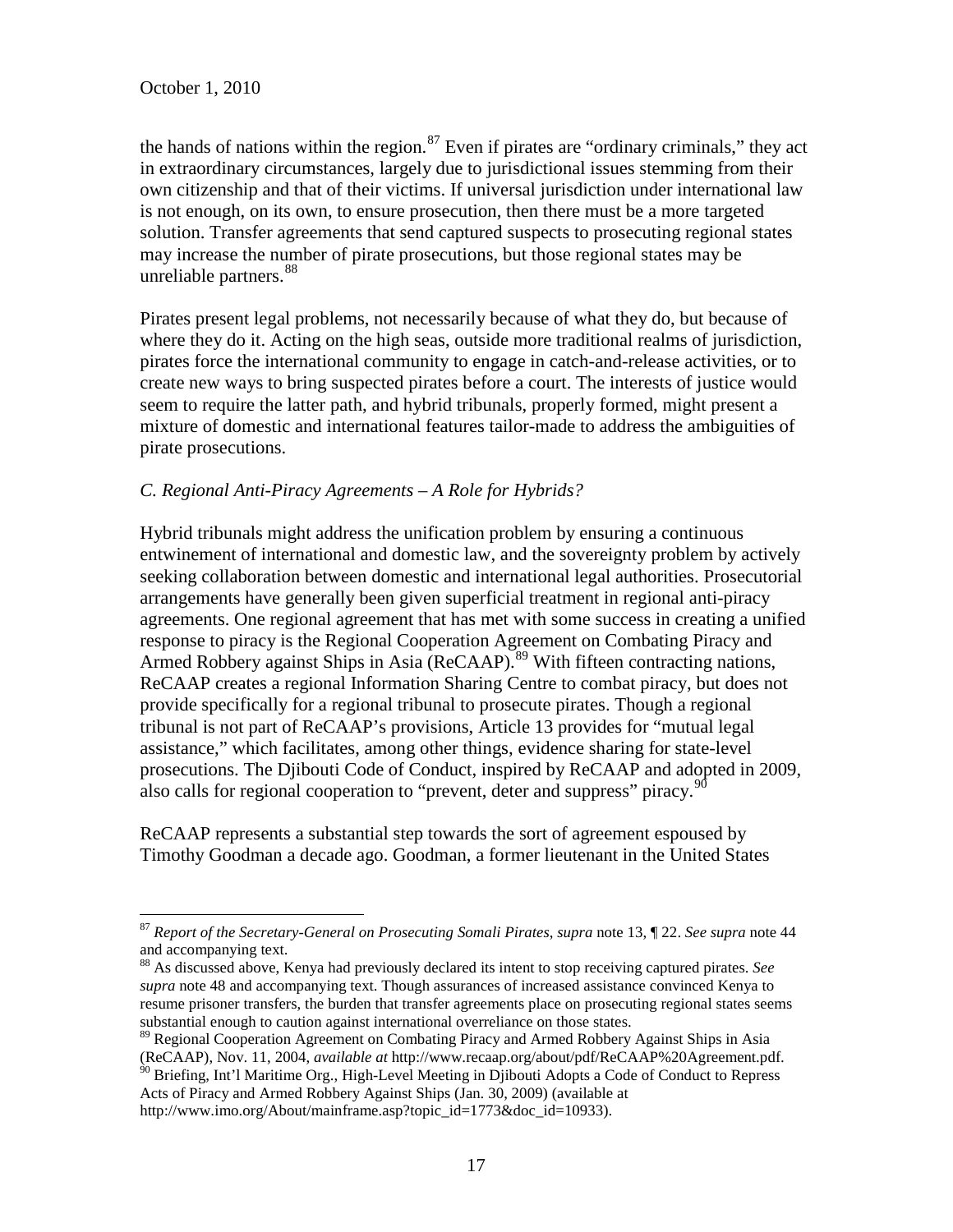October 1, 2010

Navy, called for a regional response to piracy, in the form of a "piracy charter."<sup>[91](#page-18-3)</sup> Although Goodman's proposed piracy charter includes elements that have been incorporated into ReCAAP, there are also a number of features in Goodman's charter that are not part of ReCAAP. Notably, an important part of Goodman's proposal is a "quasijudicial 'Piracy Commission,'" empowered to make decisions on extradition based on a finding of which nation has suffered the most determinable harm.<sup>[92](#page-19-0)</sup> As an alternative to such a "Piracy Commission," Goodman proposes a regional piracy court, empowered to try piracy cases itself, rather than simply funneling suspects to one jurisdiction or another. He presents this alternative as less desirable than his commission, arguing that regional supranational tribunals would require a more unified international criminal law with respect to piracy, as well as potentially igniting conflicts where nations pit their sovereignty against the rulings of a supranational tribunal.<sup>[93](#page-19-1)</sup> Hybrid tribunals may offer a third path, one that respects sovereignty through their integration with domestic tribunals, while still maintaining a level of international involvement and cooperation.

## *D. A Spectrum of Regional Solutions, a Hierarchy of International Authority*

Jon Peppetti discusses the idea of using "soft" law as a framework for regional cooperation.<sup>[94](#page-19-2)</sup> He discusses the spectrum of formality that nations consider when entering into bilateral and multilateral agreements. Formal instruments, such as treaties, create obligations and penalties for noncompliance ("hard" regionalism). At the other end of the spectrum, memoranda of understanding create legally non-binding agreements that nevertheless carry political binding force ("soft" regionalism).

Peppetti has proposed that a regional approach to maritime threats is an effective means of addressing the various threats facing seafarers with legitimate purpose, and minimizing the possibility that disagreements between nations will bring the entire enterprise to a halt.<sup>[95](#page-19-3)</sup> He discusses the roles that specialized hybrid tribunals might play in Southeast Asia, each imbued with jurisdiction over a specific crime of international interest.  $96$ 

Hybrid tribunals may also play a role in a hierarchy of supranational juridical entities. For example, Pemberton suggests that ITLOS should become a "quasi-appellate" body, issuing advisory decisions that would, ideally, have binding force on lower courts' interpretations of piracy law.[97](#page-19-5) With ties to the United Nations, and a relatively strong international character, hybrid tribunals would be well-suited to act as courts of first instance under this vitalized ITLOS.

<span id="page-19-6"></span> <sup>91</sup> Timothy H. Goodman, *"Leaving the Corsair's Name to Other Times:" How to Enforce the Law of Sea Piracy in the 21st Century Through Regional International Agreements*, 31 CASE W. RES. J. INT'L L. 139, 154 (1999).

<span id="page-19-0"></span><sup>92</sup> *Id.* at 160.

<span id="page-19-1"></span><sup>93</sup> *Id.* at 167.

<span id="page-19-2"></span><sup>94</sup> Jon D. Peppetti, *Building the Global Maritime Security Network: A Multinational Legal Structure to Combat Transnational Threats*, 55 NAVAL L. REV. 73, 152 (2008).<br><sup>95</sup> *Id.* at 115–22.<br><sup>96</sup> *Id.* at 148 97 Pemberton, *supra* note 13.

<span id="page-19-5"></span><span id="page-19-4"></span><span id="page-19-3"></span>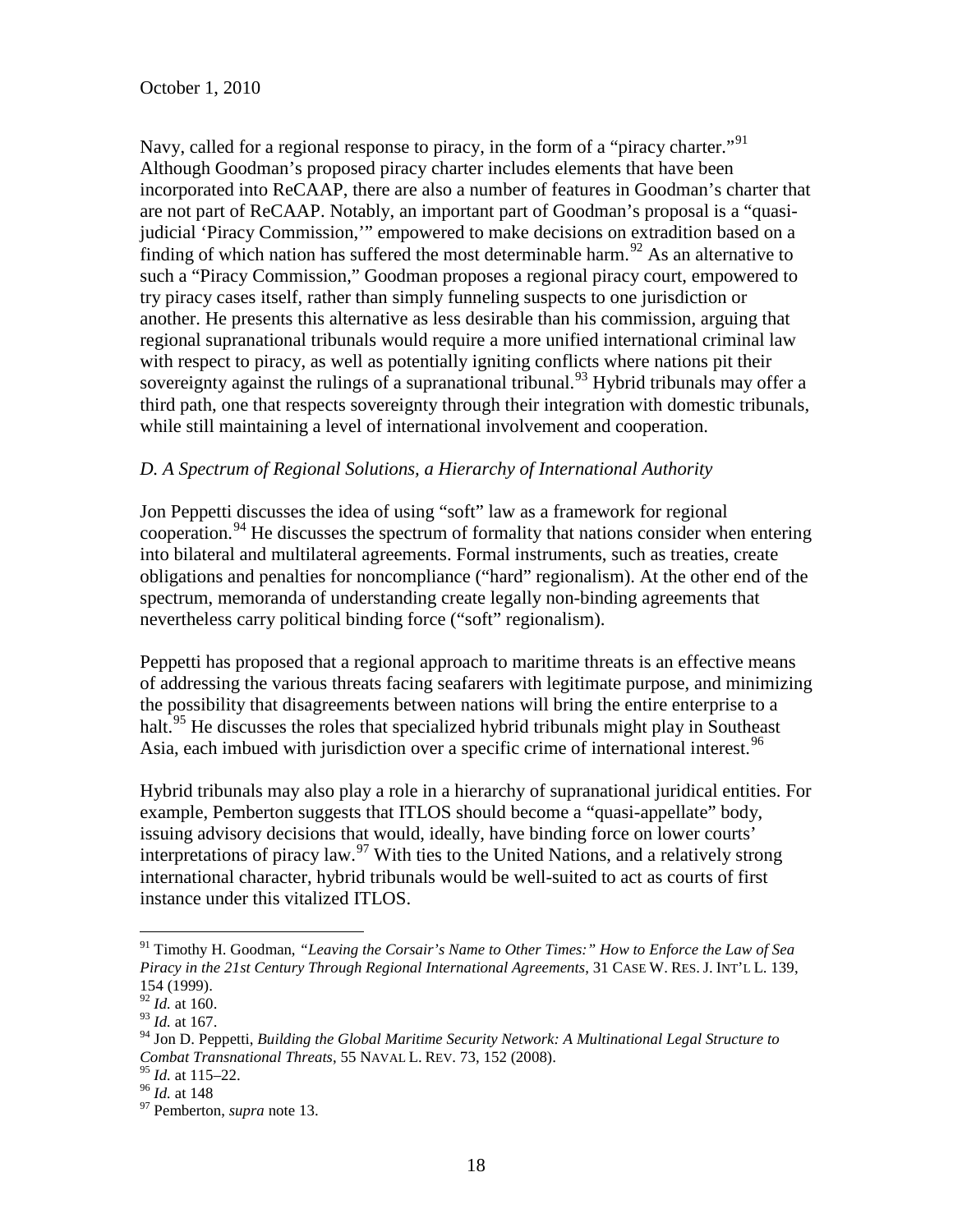## *E. The Jurisdictional Foundation of Hybrid Tribunals*

The Special Court of Sierra Leone demonstrates how hybrid courts may operate under both domestic and international law. Primarily concerning itself with violations of international law, the Special Court also hears cases involving two crimes under Sierra Leonean law.<sup>[98](#page-19-6)</sup> Hybrid piracy tribunals could be formed with the power to hear cases under an explicit grant of jurisdiction through the U.N., as well as under domestic enabling legislation. Another, less friendly, means of granting jurisdiction would be through a U.N. Security Council resolution conferring such jurisdiction under their Chapter VII powers.<sup>[99](#page-20-0)</sup>

Some commentators have argued against that universal jurisdiction and international treaties do not provide a legal basis for domestic piracy trials in third-party states like Kenya.[100](#page-20-1) One of the arguments against universal jurisdiction involves a strict interpretation of the codified grant of jurisdiction over high-seas piracy, provided by Article 105 of UNCLOS.<sup>[101](#page-20-2)</sup> This argument maintains that jurisdiction to prosecute rests with the arresting state, and that prisoner transfer agreements that allow arresting states to leave captured pirates to be prosecuted in third-party nations violate the terms of Article  $105.<sup>102</sup>$  $105.<sup>102</sup>$  $105.<sup>102</sup>$  Hybrid tribunals could address this argument through the mechanisms of their formation; in creating a hybrid tribunal, the U.N. and cooperating nations would be forced to address jurisdictional issues as a fundamental matter. Practically speaking, the existence of such a hybrid tribunal would itself be a rebuttal to the argument, since the domestic and international support underpinning that tribunal would create a perception, at least, of legitimacy.

## *F. Moving Forward to a Lasting Solution.*

On a more speculative level, hybrid tribunals might present a viable means to try Somali pirates in Somalia itself. It is arguable that maritime piracy is motivated by governmental instability and a lack of legitimate economic opportunities; however, Sarah Percy and Anja Shortland have argued that the gap between anarchy and a strong, centralized, and stable government presents a large "sweet spot" where piracy may flourish.<sup>[103](#page-20-4)</sup> Recognizing that any solution to Somali piracy must lie in Somalia itself, the Secretary-General of the United Nations, in his recent report, has explored the option of establishing a Somali court, albeit one sited outside of Somalia itself.<sup>[104](#page-20-5)</sup> A hybrid court

<span id="page-20-0"></span><sup>&</sup>lt;sup>98</sup> Statute of the Special Court for Sierra Leone, *supra* note 25.<br><sup>99</sup> Chapter VII of the United Nations Charter gives the Security Council broad discretion in deciding what actions to take when a threat to peace is per

<span id="page-20-1"></span><sup>&</sup>lt;sup>100</sup> Eugene Kontorovich, *International Legal Responses to Piracy off the Coast of Somalia*, ASIL INSIGHTS,

<span id="page-20-2"></span>Feb. 6, 2009, http://www.asil.org/insights090206.cfm.<br><sup>101</sup> United Nations Convention on the Law of the Sea art. 105, Dec. 10, 1982, 1833 U.N.T.S. 397.<br><sup>102</sup> Kontorovich, *supra* note 100. For a counterargument, see Dougla

<span id="page-20-3"></span>*Enforcement and Human Rights,* 59 INT'L & COMP. L.Q. 141, 144–45 (2010).<br><sup>103</sup> Percy & Shortland, *supra* note 3, at 36.<br><sup>104</sup> Report of the Secretary-General on Prosecuting Somali Pirates, supra note 13,  $\P$  62–67.

<span id="page-20-4"></span>

<span id="page-20-5"></span>